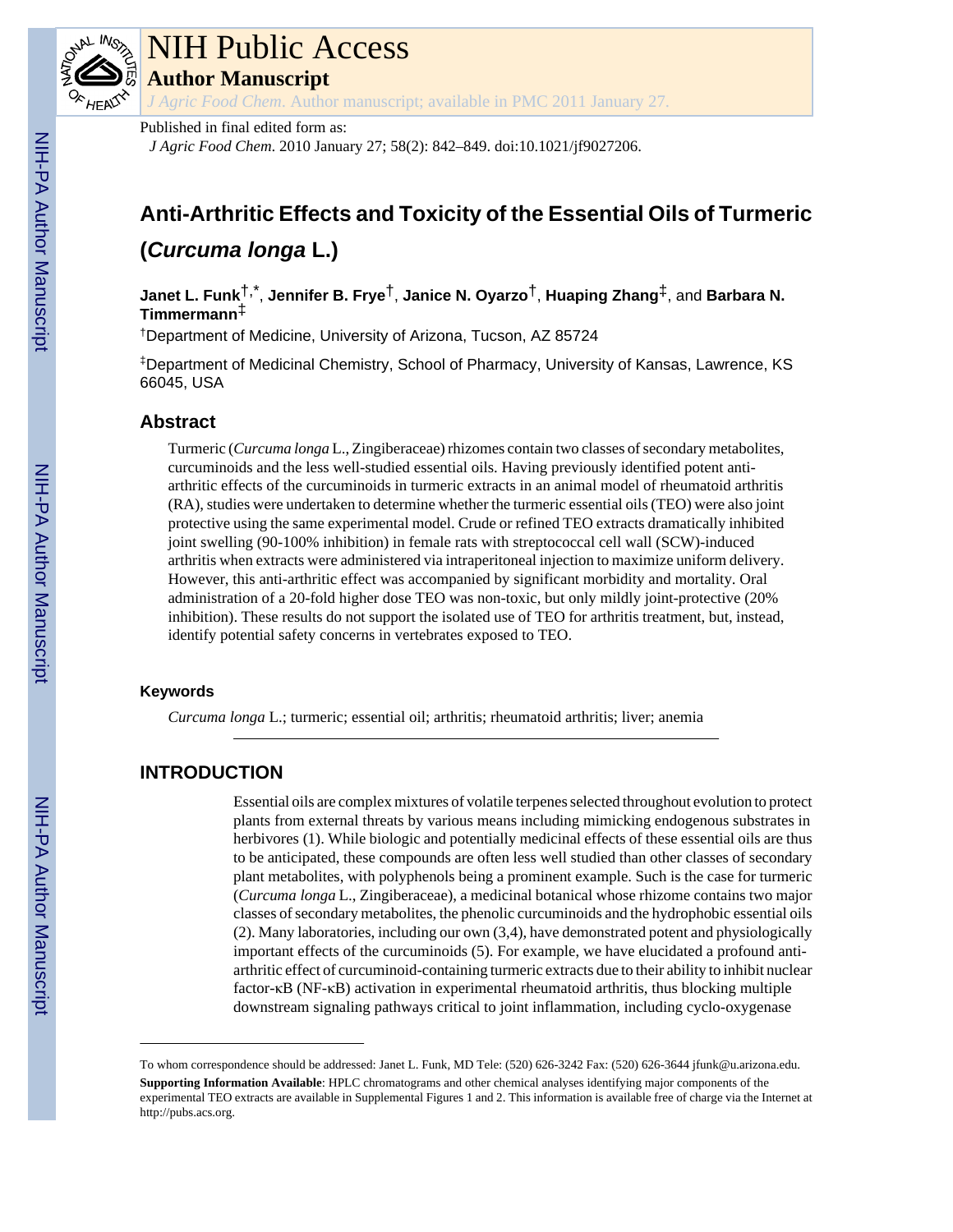$(COX)$ -stimulated prostaglandin-E<sub>2</sub> (PGE<sub>2</sub>) production (3). Far less studied, and indeed, often discarded in the preparation of turmeric dietary supplements (AR), are turmeric's essential oils.

Reported biologic properties of the multi-component essential oils of turmeric include antifungal (6), mosquitocidal (7), antivenom (8), antibacterial and antioxidant properties (9, 10). Medicinal effects of TEO in vertebrates have also been reported for stroke and diabetes: a single acute dose of TEO (250-500 mg/kg oral or ip) was neuroprotective in rats subjected to occlusive or embolic strokes (11-13), while chronic TEO dietary supplementation  $(\geq 620)$ mg/kg/d) normalized serum glucose in diabetic mice (14,15).

Major compounds present in turmeric essential oils (TEO) include ar-turmerone, α-turmerone and β-turmerone. The relative proportions of these terpenoids in TEO extracts vary depending on the rhizome's geographic origin and method of extraction (9,16,17). In isolation, these compounds have demonstrated bioactivity *in vitro*, including cytotoxic and apoptotic effects in various cells (18,19); binding to the nuclear receptor, peroxisome proliferator-activated receptor γ (PPAR-γ) (14); inhibition of inducible PGE<sub>2</sub> and NO production (2,20); and inhibition of platelet aggregation (21).

Emerging *in vitro* evidence from our laboratories and others suggests that crude, multicomponent hexane extracts of TEO may be more bioactive than any of their individual fractions or components (2,9,11). For example, when our laboratories isolated and compared the efficacy of 8 distinct fractions of a crude TEO extract vs. the extract itself in blocking COX-mediated PGE<sub>2</sub> production *in vitro*, the potency of the crude TEO extract exceeded that of each of its fractions (2). Moreover, the crude essential oils had the same potency as turmeric's other secondary metabolites, the curcuminoids, in this *in vitro* screening assay. Thus, we have postulated that the essential oils of turmeric may also have significant medicinal anti-arthritic effects *in vivo*--independent of those attributed to turmeric's polyphenols—that result from synergistic actions of the oil's various constituents.

To test this postulate, *in vivo* studies described herein were undertaken to determine whether the essential oils of turmeric are indeed effective anti-arthritic agents using an animal model of rheumatoid arthritis (RA), streptococcal cell wall (SCW)-induced arthritis. Because we previously used this model to characterize anti-inflammatory properties of essential-oil free, curcuminoid-containing turmeric extracts (3,4), these experiments also allowed us to compare the relative *in vivo* anti-inflammatory efficacy of each of turmeric's two major classes of secondary metabolites. Moreover, our isolation and *in vivo* testing of two complex TEO extracts, a crude hexane extract and a curcuminoid-stripped, refined fraction of the crude TEO extract, also allowed for clarification of the independent role of the essential oils (vs. curcuminoids) in preventing intra-articular inflammation.

### **MATERIALS AND METHODS**

#### **Turmeric Essential Oil Preparation**

Turmeric essential oil (TEO) extracts were isolated from dry turmeric rhizome powder as described in detail in United States Patent 7,205,011. In brief, a crude TEO extract was prepared from 1 kg dry *Curcuma longa* L., Zingiberaceae rhizome powder (San Francisco Herb, SF, CA) by n-hexane extraction at room temperature for 24 hours. The resultant mixture was filtered, the filtrate was combined with an n-hexane wash of the marc, and the solvent was stripped under vacuum for 24 hours to obtain a crude turmeric oil extract (yield, 3.7%). HPLC analysis revealed minor curcuminoid contamination of this essential oil-enriched extract. The crude TEO (36g) was processed further by silca gel column chromatography. Elution was by the gravity method. The column was eluted with n-hexane (100%). Fractions (25-30 mL each) were collected until the color of the eluant changed from colorless to yellow to colorless again.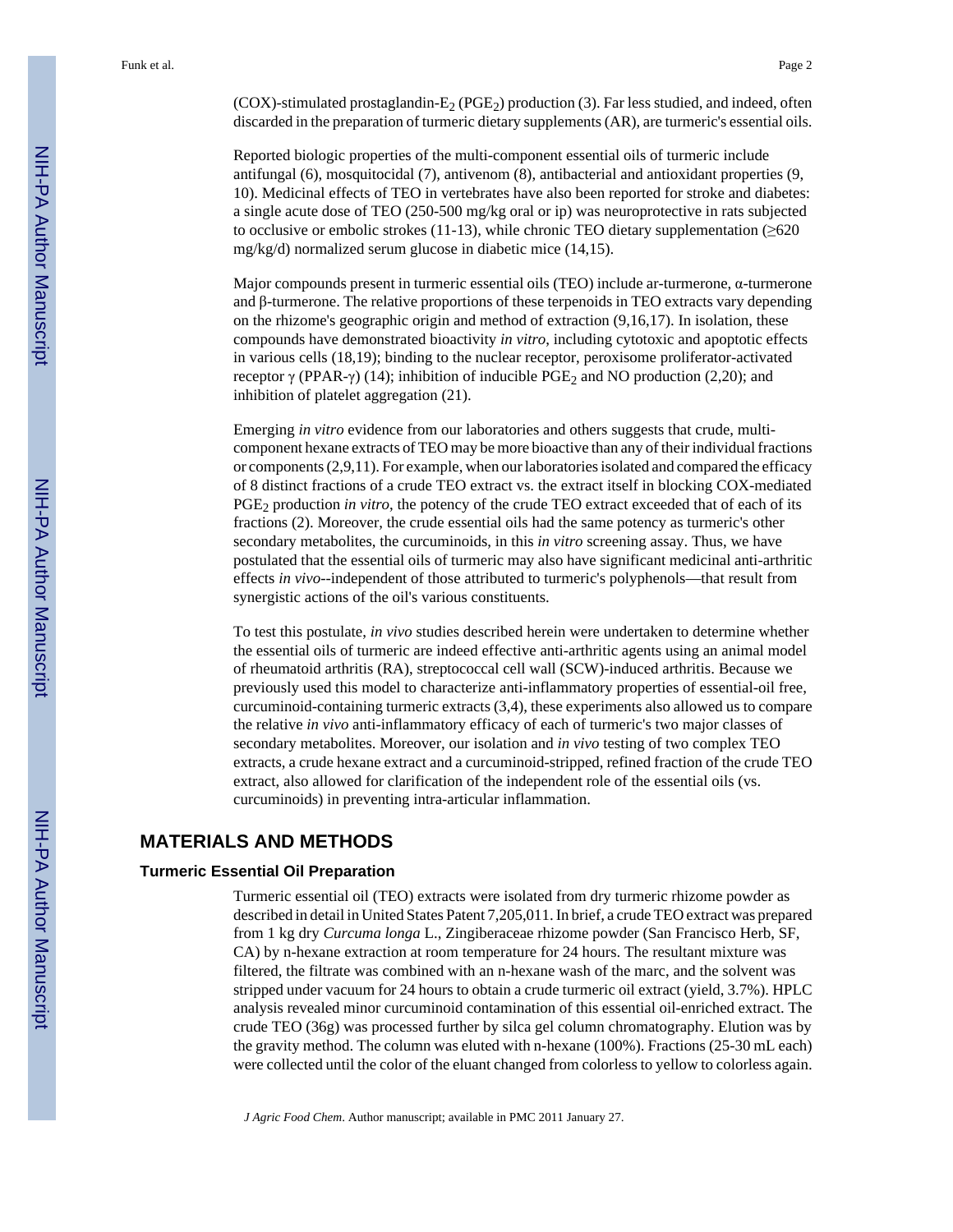The column was then eluted with a mixture of n-hexane and ethyl acetate  $(17:1 \text{ v/v})$  for a total of 15 L. The column was finally leached with 100% ethyl acetate (1 L) and elution was discontinued. The solvent from the 15 L fraction was stripped off under vacuum using a rotary evaporator, and the resulting refined TEO was then left under vacuum for a minimum of 24 hrs (66-74% yield, by weight).

#### **Chemical Analysis of Turmeric Essential Oil Extract**

The major components of **c**rude and refined TEO extracts were characterized chemically by GC-MS and HPLC. Identification of the three major constituents of the essential oils was achieved by comparison of their mass spectral fragmentation patterns (NIST08 database/ WorkStation data system) and with literature reports (22,23). GC–MS data were recorded with a Varian Saturn 2100T (Palo Alto, CA). The gas chromatograph was fitted with a Chrompack capillary column (CP Sil 8 CB;  $30 \text{ m} \times 0.25 \text{ mm}$ ). Operating conditions: column oven temperature programmed at 80 °C for 5 min and then to 280 °C at 10 °C/min; injector/transfer line/trap temperatures 250/250/200, respectively; electron voltage, 50–80 eV. UHP helium was used as the carrier gas at a flow rate of 1.2 mL/min. Each sample (1 mg) was dissolved in  $CH_2Cl_2$  (0.5 mL) and injected (1  $\mu$ L) directly into the chromatograph.

The HPLC system for extract analysis was composed of the following: Agilent 1100 series with a quaternary pump, a degasser, a thermostated column compartment, a thermostated autosampler, a diode array detector and ChemStation for LC 3D, Rev. A.09.03 (1417) software for system control and data acquisition (Agilent Technologies Inc., Palo Alto, CA). The samples (20  $\mu$ L) were injected onto a Synergy, 4m, Hydro-RP 250  $\times$  4.6 mm column coupled with SecurityGuard AJO-4287 guard column (Phenomenex, Torrance, CA). The mobile phases used were as follows: A: 500 μL acetic acid/L of Nanopure water; B: 500 μL acetic acid/L of acetonitrile. The organic mobile phase was filtered through a 0.2 μm PTFE membrane filter and the water based mobile phase was filtered through a 0.2 μm cellulose nitrate. The mobile phases were thoroughly degassed before analysis and throughout the analysis. The eluent was monitored at 425 nm, 370 nm, 280 nm and 250 nm; the flow rate was 1 mL/min. For HPLC analysis, triplicates of approx. 1-2 mg sample were weighed using analytical balance, dissolved in a small volume of dichloromethane then completed to volume with methanol (5:95) with final concentration of approximately 1 ppm. Solutions were transferred into an amber autosampler vials and  $3 \times 20$  µL was injected onto the HPLC column.

#### **SCW-induced Arthritis and Dosing Regimes**

All animal experiments were performed in compliance with the University of Arizona Institutional Animal Use and Care Committee (IACUC). To induce arthritis, female Lewis rats (110 g, Harlan, Indianapolis, IN) were injected ip with peptidoglycan-polysaccharide polymers (25 μg rhamnose/g body weight) isolated from the sonicated cell wall of Group A Streptococcus pyogenes (SCW) (Lee Laboratories, Grayson, GA) or normal saline (vehicle) (3,24). Intraperitoneal (ip) or oral (po) administration of TEO extracts or the appropriate vehicle (0.5 μL DMSO/g for ip dosing or 0.5 μL 8% saccharine in DMSO/g for oral dosing) began 4 days before, or 3 days after, SCW injection, as indicated (4). Daily dosing continued until acute inflammation subsided (10 days post-SCW), at which time frequency was decreased to 5 days/ week. Oral dosing was maintained at this level until the end of the experimental period, while ip dosing during the final week decreased again to thrice weekly due to increasing evidence of toxicity. Treatment groups for arthritis experiments thus included 1) 2 normal animals treated with vehicle; 2) normal animals treated with TEO extracts; 3) SCW-injected arthritic animals treated with vehicle; and 4) SCW-injected arthritic animals treated with TEO extracts.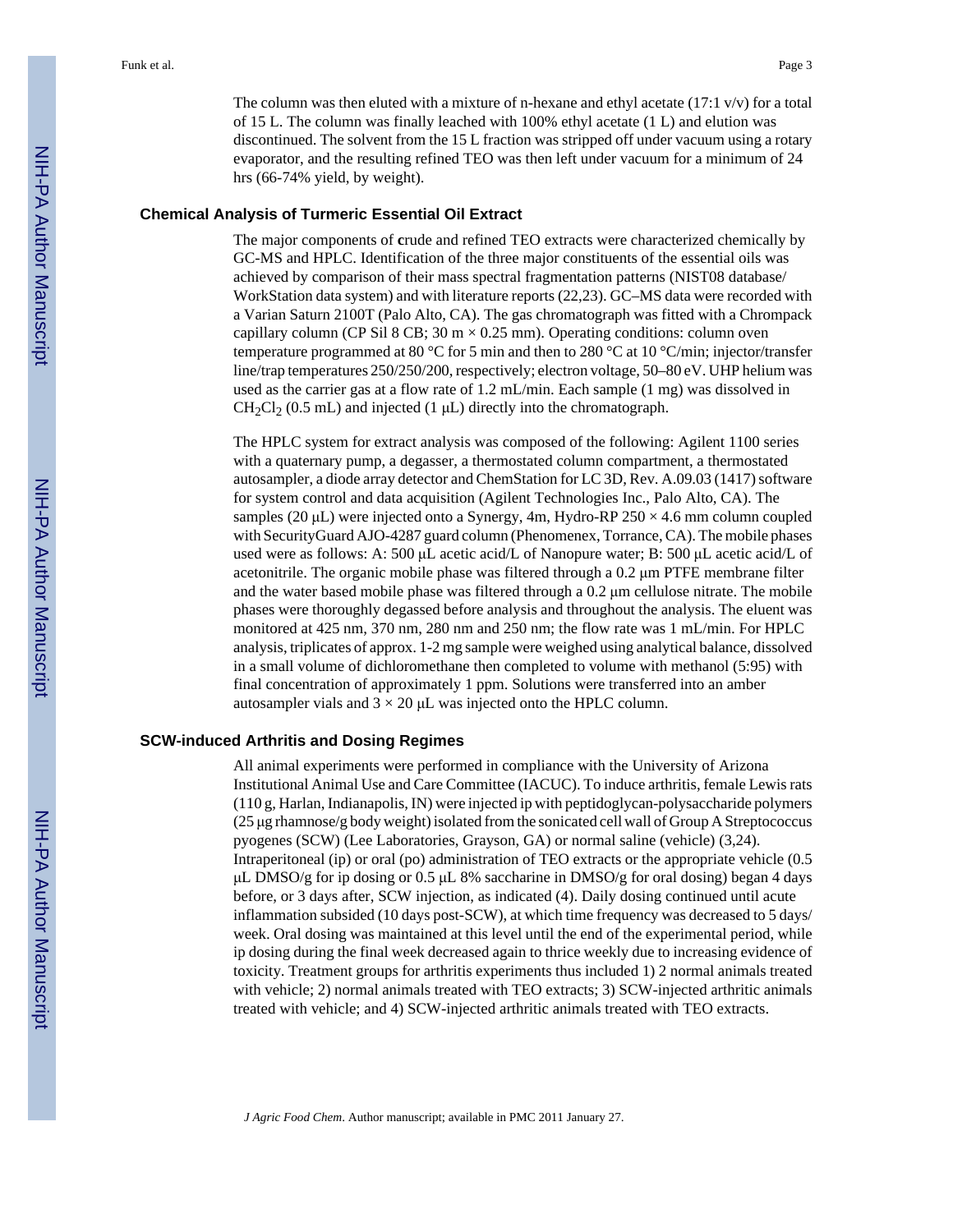#### **Joint inflammation**

Joint inflammation was determined in a blinded fashion by daily assessment of arthritic index (AI) in each distal limb using standard criteria  $(3,24)$   $(0 = normal; 1 = slight$  erythema and edema;  $2 =$  increased edema with loss of landmarks;  $3 =$  marked edema;  $4 =$  marked edema with ankylosis on flexion, for a total possible score of 16/animal).

#### **Real time RT PCR**

RNA was isolated from hind ankle joints as previously described (3). Equal amounts of RNA were combined from 3 (non-arthritic) or 3 (arthritic) joints/treatment group to make one sample. Three such pooled RNA samples/treatment group (i.e. total of 9-12 joints analyzed per group) were used for analysis of articular mRNA expression using real-time RT-PCR TaqMan<sup>®</sup> analysis and previously described methods (3). Rat specific primers for interleukin 1 beta (Il-1ß) (Rn00580432\_m1), monocyte-chemotactic protein 1 (MCP-1) (Rn00580555\_m1), growth-related oncogene/keratinocyte chemoattractant (GRO/KC) (Rn00578225\_m1), cyclooxygenase 2 (COX-2) Rn00568225-m1), mannan-binding lectin serine peptidase 1  $(Rn00434830$  m1), properdin  $(Rn01526084$  g1), and an 18S primer (as an internal control; Hs99999901\_s1) were obtained from Applied Biosystems (Foster City, CA). Data, normalized to the endogenous reference (18S RNA), were analyzed using the comparative  $C_T$  method as previously described (3).

#### **Toxicity**

To monitor for possible toxic effects of TEO treatments in normal or SCW animals, daily weights and mortality were assessed. Liver and renal function were monitored by assay of alanine aminotransferase (ALT) and creatinine levels in blood samples obtained at the indicated times after injection of SCW (or vehicle) using a Hemagen Diagnostics Endocheck Plus Chemistry Analyzer (Columbia, MD). Circulating white blood cell counts, hematocrit and platelet counts in whole blood were also determined using a Hemavet 880 analyzer (CDC Technologies, Oxford, Conn.). Necropsies, including histologic assessment of all organs, were performed in a blinded fashion by a veterinary pathologist. Occult blood in stools was assessed by Hemocult testing (VWR, West Chester, PA).

#### **Histology**

Liver tissue specimens were fixed in 10% formalin and subsequently embedded in paraffin. SCW-induced hepatic granuloma formation at day 28 was assessed in H&E stained liver sections using standard criteria and blinded analysis (3,24).

#### **Statistical Analysis**

Values are presented as mean  $\pm$  SEM except where indicated. Accumulative effects of treatment on joint swelling were determined by assessing area under the curve (AUC) for each animal (25). Statistical significance was determined by ANOVA with post hoc testing, Student's *t*-test or by Fisher's exact test, as indicated, using InStat software (GraphPad Software, San Diego, CA).

# **RESULTS AND DISCUSSION**

#### **Isolation and Characterization of major components in TEO Extract**

HPLC analysis of the crude hexane extract prepared from powdered turmeric rhizomes (3.7% yield) revealed slight contamination of the oils by the 3 major curcuminoids (curcumin, demethoxycurcumin, and bisdemethoxycurcumin) with retention times less than 25 minutes, as well as the presence of 3 major peaks with retention time more than 25 minutes. Column fractionation of the crude TEO extract resulted in a second, refined extract (66% yield). In the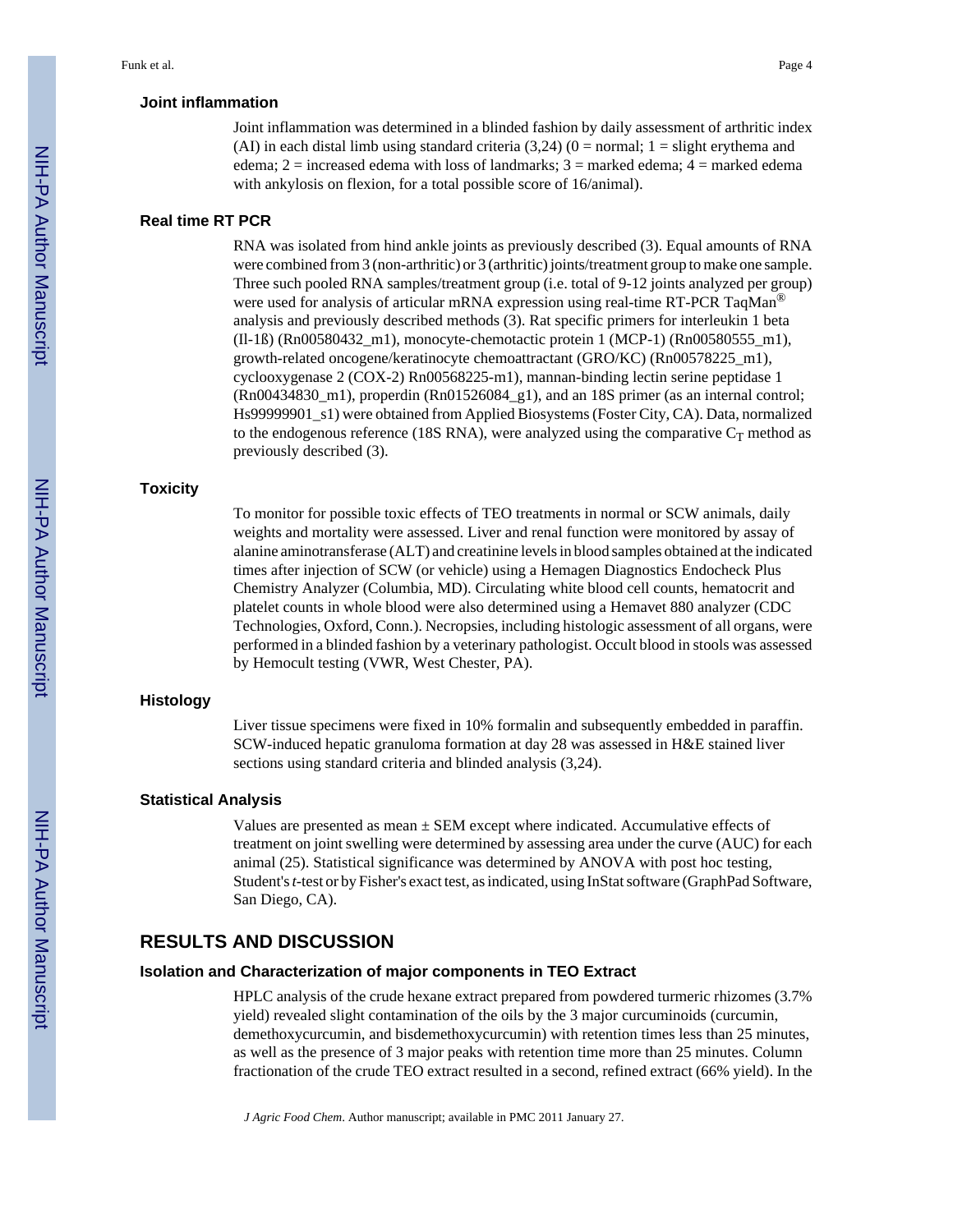refined TEO, the relative ratios and content of the 3 major terpenoids were retained, while curcuminoids where no longer detectable (Figures S1 and Figure S2). GC-MS data (the retention time order, the MS fragmentation pattern) of these 3 major peaks were compared with NIST08 library and with those published of turmeric essential oils (22, 23). This resulted in the identification of the three major HPLC peaks as: ar-turmerone, α-turmerone and βturmerone (Figure S1 A-G). These two experimental TEO extracts were then tested *in vivo*.

#### **Antiarthritic Effects of Intraperitoneal TEO Extracts**

To assure uniform delivery of the two experimental extracts while establishing and comparing their anti-arthritic bioactivity, TEO extracts were administered ip to maximize delivery and eliminating any potential confounding effects of differential gastrointestinal absorption. Doses of the crude TEO were normalized based on the 66% yield of the refined extract and are expressed as mg equivalents of refined TEO (e.g. 86 mg crude  $\times$  0.66 = 56 mg equivalents of refined). Using this approximation, differences in bioactivity for a given normalized dose of crude vs. refined TEO can be attributed to the additional components present only in the crude extract. Treatment with either TEO extract (56 mg equivalents of refined/kg/d) beginning prior to SCW injection, profoundly inhibited joint swelling (95-100% inhibition) in animals with SCW-induced arthritis (Figure 1A). This marked degree of inhibition by turmeric's essential oils is comparable to that previously demonstrated by our laboratories for an equivalent dose of turmeric's other secondary metabolites, the curcuminoids (3). Indeed, this extract dose was specifically chosen as a starting point for determining TEO's anti-arthritic efficacy based on our previous findings with the curcuminoids. When start of TEO treatment was delayed until after the peak in acute inflammation (day 3), the essential oils were also protective (Figure 1B), although to a lesser degree (64%). These findings are again consistent with results we obtained previously in this model when evaluating curcuminoid-only turmeric extracts (3). Dosedependent inhibition of arthritis was similar for the crude vs. refined TEO (ID $_{50}$  approximately 10 mg equivalents of refined TEO/kg/d) during the initial acute phase (day 3) of joint swelling (Figure 2A), as well as the later, chronic phase of articular inflammation (day 28) when erosion of articular cartilage and bone occurs (Figure 2B). These data suggest that additional components present only in the crude TEO, including, but not limited to, the very low levels of curcuminoids, were not likely to have additive or synergistic anti-arthritic effects with turmeric's purified essential oils. In totality, then, our data suggest that each class of secondary metabolites in turmeric, the essential oils and the curcuminoids, can act independently and with similar efficacy and potency to block arthritis using this experimental model and mode of delivery (ip).

In addition to examining the clinical endpoint of joint swelling, inhibitory effects of TEO on articular inflammation were confirmed at the molecular level by assessing the activation of genes critical to articular inflammation. The early induction of chemokines responsible for the intra-articular recruitment of inflammatory cells (the neutrophil chemokine, GRO/KC, and monocyte chemokine, MCP-1), and of key inflammatory cytokines (IL-1beta), was prevented by TEO treatment. Similarly, activation of an additional arm of the innate immune response, antibody-independent complement pathways (induced expression of mannose binding lectin and properdin) (26), and the inducible expression of other downstream mediators of joint inflammation, such as COX-2, was blocked in the joints of SCW-injected animals treated with TEO (Table 1).

#### **Extra-articular Anti-inflammatory Effects of Intraperitoneal TEO Extracts**

Anti-inflammatory effects of TEO were not limited to the joints. TEO also blocked SCWinduced leukocytosis and the granulomatous inflammatory response that occurs at sites of hepatic SCW deposition (4,24) (Table 2). As with arthritis inhibition, these extra-articular antiinflammatory effects were dose-dependent, occurring only with TEO doses  $\geq 28$  mg/kg/day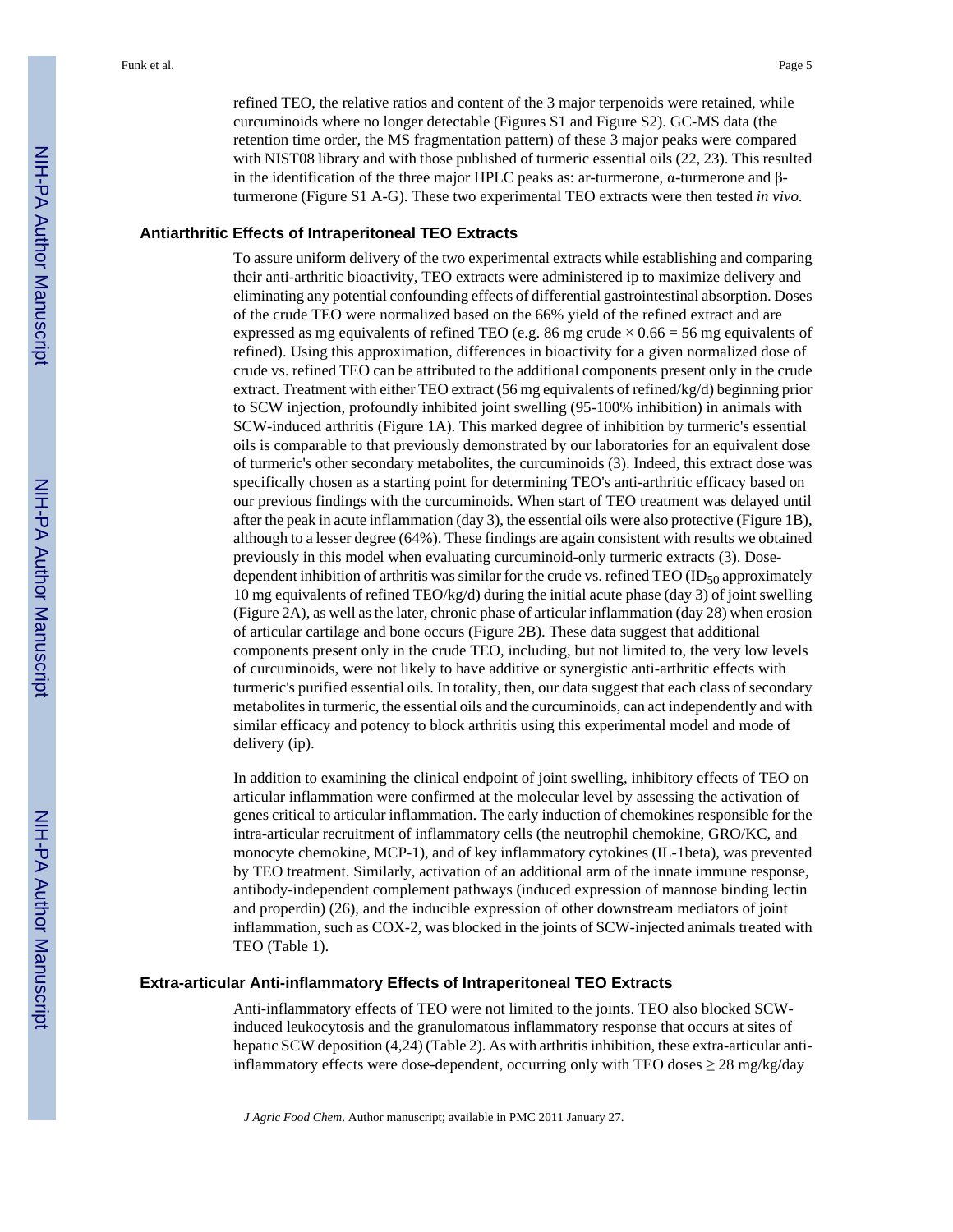(data not shown). However, unlike the equipotent effects of refined and crude TEO on articular inflammation, the crude TEO was more effective in blocking nonarticular inflammation (Table 2), suggesting that the additional components present only in the crude extract were also bioactive with independent and/or synergistic anti-inflammatory effects.

#### **Toxicity Associated with Intraperitoneal TEO Extracts**

Joint-protective and/or anti-inflammatory effects of ip TEO were associated with an extremely high rate of mortality. Significant numbers of normal and SCW-injected animals treated ip with  $\geq 28$  mg/kg/d TEO began to die after 2 weeks of treatment (Figure 3), resulting in a mortality rate of 20% (crude) or 36% (refined) by the end of the month-long experimental period. In contrast, no deaths occurred in animals (control or SCW-injected) treated with vehicle or lower TEO doses ( $\leq$  2.8 mg/kg/d) that were without evidence of anti-inflammatory effects (data not shown). Notable findings in those animals that survived one month of ip treatment with ≥ 28 mg/kg/d TEO included elevations in serum alanine aminotransferase (ALT), consistent with hepatocellular damage, that was more notable in crude TEO survivors (Table 2 and Figure 4A). In addition, control animals treated with either TEO were anemic (Table 2 and Figure 4B), while the anemia that occurs in SCW-injected animals, which is typically reversed with effective anti-arthritic treatment (3) neither improved nor worsened with anti-inflammatory doses of TEO (Table 2). In contrast to these adverse effects, there was no evidence of damage to the kidneys (Table 2), a primary site of clearance of terpenes and their metabolites (27), in surviving animals.

To eliminate survivor bias and identify the time of onset of TEO-induced anemia and hepatotoxicity, toxicity screening was performed as a function of time in control animals treated with the TEO extract causing the highest mortality (refined TEO, 56 mg/kg/d ip). Anemia (Figure 5A) and elevations in ALT (Figure 5B) began at 2 weeks, a time co-incident with the onset of mortality in arthritis treatment experiments (Figure 3), thus suggesting possible causality. While elevations in circulating leukocytes (WBC) (Table 2) and platelets (PLT) (data not shown) were not detected in non-arthritic animals surviving one month of TEO treatment, both of these indicators of systemic inflammation began to increase after 2 weeks of TEO administration (Figure 5C&D), consistent with an inflammatory response to ip administration of the essential oils.

Evidence of occult gastrointestinal bleeding as a cause of anemia was sought in animals treated with  $\geq 28$  mg/kg/d TEO vs. vehicle. On random screening, occult blood was documented in the stools of 38% of crude TEO-treated animals ( $n = 16$ ,  $p < 0.05$  vs. vehicle [9% incidence,  $n = 22$ ) and 19% of those treated with refined TEO ( $n = 32$ ,  $p > 0.05$  [non-significant]). Necropsies performed after 2-4 weeks of treatment with  $TEO \ge 28$  mg/kg/d (n = 2, crude TEO;  $n = 4$ , refined TEO) were notable for signs of mild to moderate peritonitis, including evidence of a small intestine perforation in one crude TEO treated animal. In contrast, vehicle-treated animals  $(n = 2)$  had no peritonitis and necropsies were only notable for granulomatous lesions in the liver in those animals also injected with SCW. There was no evidence of renal toxicity on necropsy. In sum, effective anti-arthritic doses of both TEOs, when administered ip, were also associated with peritonitis, gastrointestinal bleeding with anemia, and hepatocellular damage.

#### **Oral TEO Extract Dosing: Toxicity and Anti-inflammatory Effects**

The above findings beg the question of whether the toxic effects of both TEOs were specific to their ip route of administration. Additionally, it is possible that the anti-inflammatory effects of TEO when administered ip were non-specific and simply due to TEO-induced peritonitis inducing tolerance to the SCW (28). To address both questions, oral TEO dosing studies were undertaken. TEO doses (560 mg/kg/d) 20-fold higher than the lowest effective ip doses of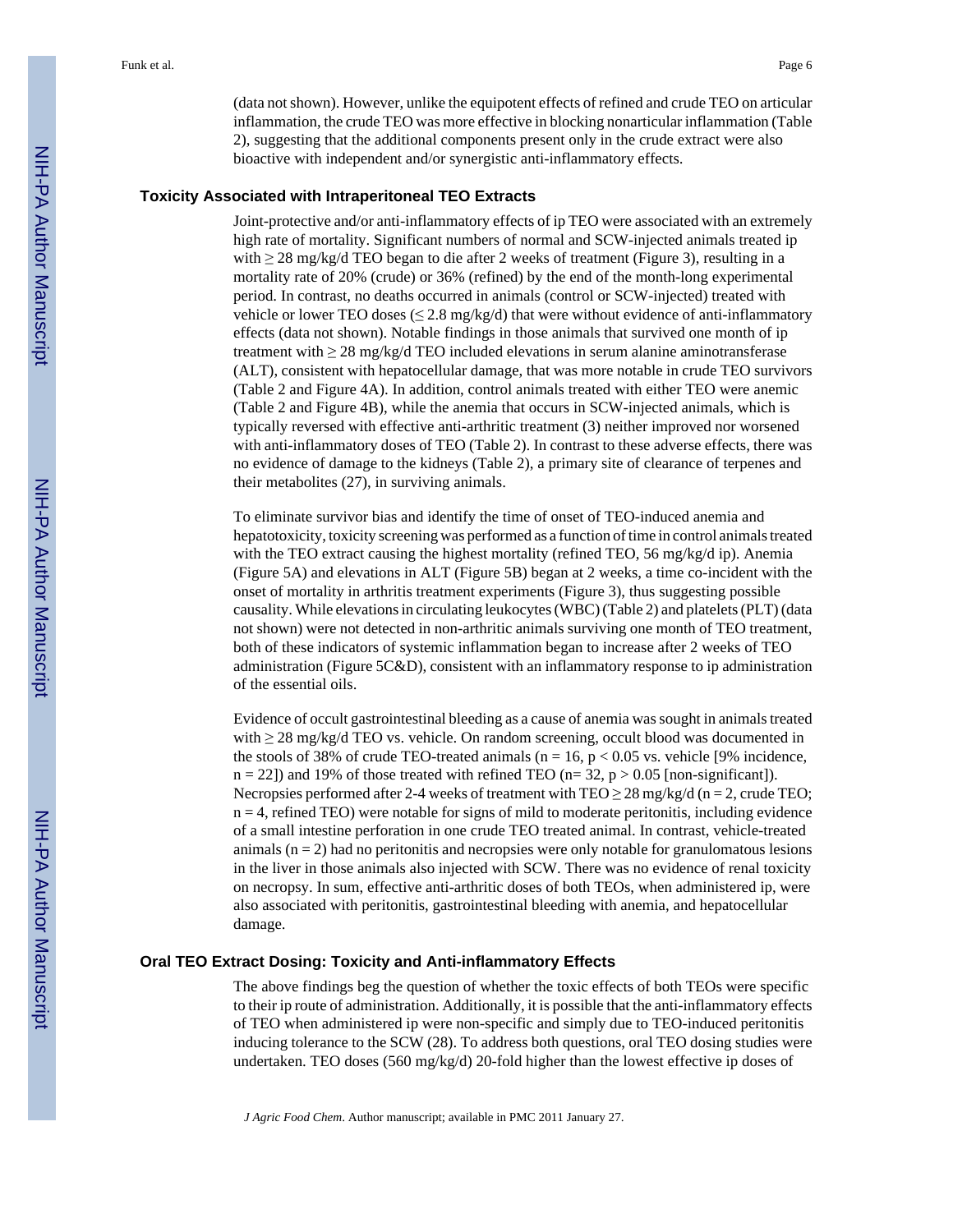crude or refined TEO were arbitrarily chosen for testing since minimal information is available regarding oral absorption and bio-disposition of essential oils or their terpene components (27). No mortality (data not shown), evidence of hepatocellular damage (Figure 4C), anemia (Figure 4D), or occult gastrointestinal bleeding  $(n = 4-5)$  animals screened per treatment) occurred after one month of daily oral administration of crude or refined TEO. No peritonitis was seen on necropsy  $(n = 1 \text{ animal per treatment})$ . However, proteus bacteria was detected in the abdominal cavity of the crude TEO treated anima examined, suggesting the possibility of an otherwise undetected intestinal perforation vs. accidental specimen contamination.

Having verified the relative absence of toxicity with oral (vs. ip) administration of TEOs, the oral anti-inflammatory activity of crude TEO, the extract having the greatest range of articular and extra-articular anti-inflammatory effects when administered ip, was assessed in the SCW model. Oral treatment with crude TEO (520 mg/kg/d), begun prior to SCW administration (Figure 6A), or after the peak of acute joint inflammation (Figure 6B), decreased joint swelling at every time point. This anti-inflammatory effect, when analyzed on a daily basis, was only statistically significant at the start of pre-treatment (**Figure 6A**, day 1). However, assessment of joint inflammation by analysis of the area under the curve (AUC) during the entire course of TEO treatment demonstrated a relatively modest but statistically significant 21% inhibition of joint swelling in response to early or delayed oral crude TEO treatment  $(p < 0.02$  vs. vehicle). In contrast to this joint protective effect of oral crude TEO, and in contradistinction to the articular and extra-articular anti-inflammatory effects of this extract when administered ip, SCW-induced leukocytosis or hepatic granulomatous inflammation were unaltered by oral crude TEO (data not shown).

In sum, oral crude TEO, at a dose that would correspond to 5000 mg/d in humans after correcting for body surface area (29), has a modest anti-inflammatory effect in rats that was limited to the joints and appeared to be specific in that it was not associated with evidence of significant concurrent toxicity. However, the clinical relevance of this finding is unclear given the magnitude of the dose required to achieve a relatively modest effect. One limitation of this study, then, is the absence of an oral dose response. However, reported side effects in 2 of 9 human subjects treated orally with a 50-fold lower dose of TEO in a prior human trial, including possible reactivation of tuberculosis (17), calls into question the safety and practicality of administering TEO doses higher than, or indeed equivalent to, those tested here.

Not specifically tested in these studies are possible additive or synergistic joint-protective effects of TEO when combined with curcuminoids, the other class of turmeric rhizome secondary metabolites. Previous reports of enhanced bioavailability of curcumin when administered orally with TEO terpenes (30) suggest that the combined administration of these two secondary metabolites of turmeric may be clinically useful due to matrix effects independent of any separate biological activity of the essential oils. However, it must also be stated that the safety of long term use of dietary supplements containing higher doses of TEO and/or curcuminoids than those typically consumed with culinary intake (e.g. 4 mg/kg/d curcuminoids or TEO in a typical Indian diet, given the 3% yield of curcuminoids (4) or TEO from dried rhizome), remains to be investigated. The toxic effects of turmeric essential oils when administered ip in these studies should remain a cautionary finding.

# **Supplementary Material**

Refer to Web version on PubMed Central for supplementary material.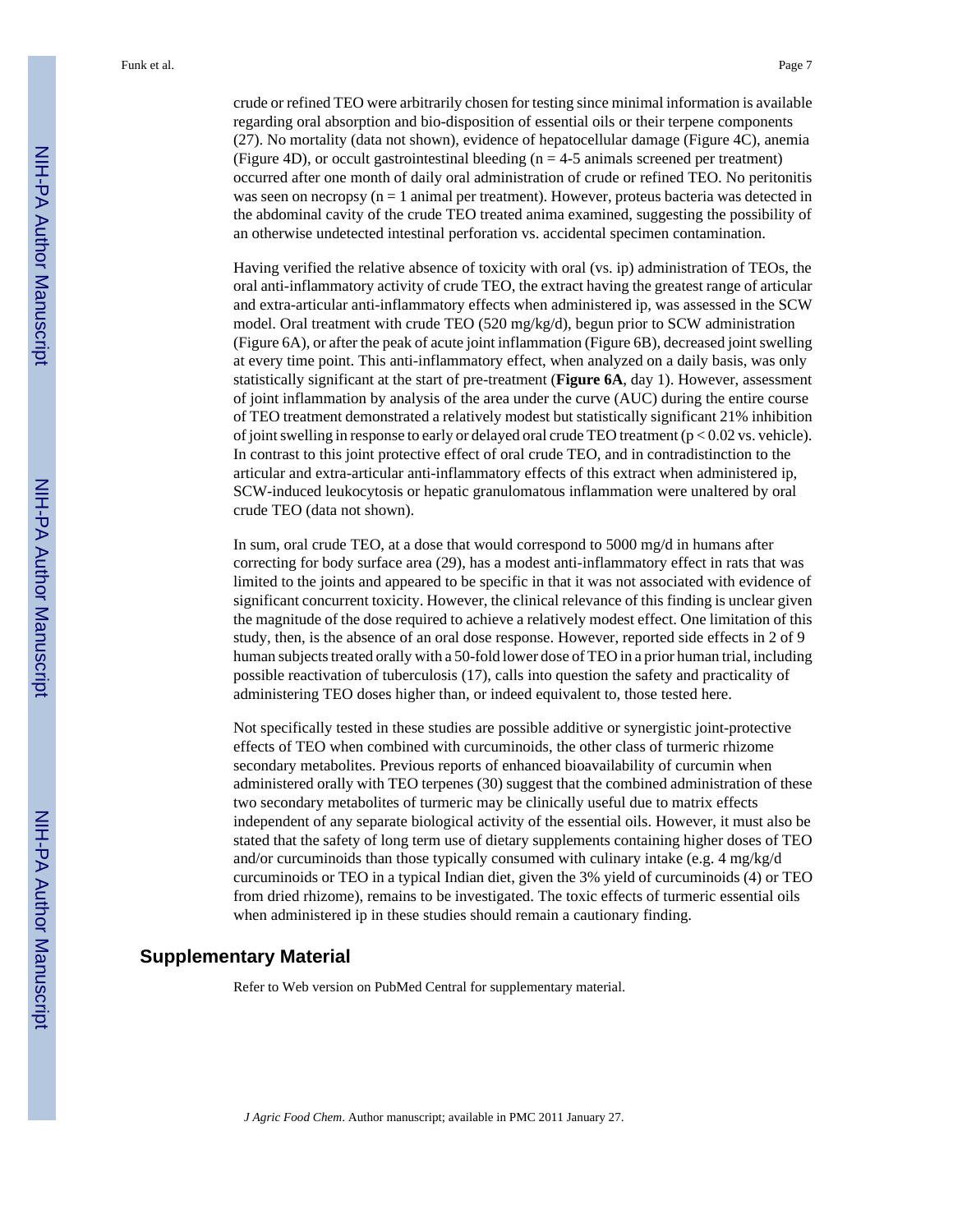# **Acknowledgments**

This work was supported by the Office of Dietary Supplements (ODS) and the National Center for Complementary and Alternative Medicine (NCCAM of the NIH (5 P50 AT000474). The contents are solely the responsibility of the authors and do not necessarily represent the official views of the NCCAM, ODS or NIH.

# **ABBREVIATIONS USED**

| <b>ALT</b>       | serum alanine aminotransferase                       |
|------------------|------------------------------------------------------|
| <b>ANOVA</b>     | analysis of variance                                 |
| <b>COX</b>       | cyclooxygenase                                       |
| d                | day                                                  |
| <b>GRO/KC</b>    | growth-related oncogene/keratinocyte chemoattractant |
| <b>HCT</b>       | hematocrit                                           |
| <b>HPLC</b>      | high pressure liquid chromatography                  |
| ip               | intraperitoneal                                      |
| $MCP-1$          | monocyte-chemotactic protein                         |
| $NF - \kappa B$  | nuclear factor-KB                                    |
| PGE <sub>2</sub> | prostaglandin $E_2$                                  |
| <b>PLT</b>       | platelet                                             |
| <b>RA</b>        | rheumatoid arthritis                                 |
| <b>SCW</b>       | streptococcal cell wall                              |
| <b>SEM</b>       | standard error of the mean                           |
| TEO              | turmeric essential oils                              |
| <b>TNF</b>       | tumor necrosis factor                                |
| <b>WBC</b>       | white blood cell                                     |

# **LITERATURE CITED**

- 1. Pichersky E, Gang DR. Genetics and biochemistry of secondary metabolites in plants: an evolutionary perspective. Trends Plant Sci 2000;5:439–445. [PubMed: 11044721]
- 2. Lantz RC, Chen GJ, Solyom AM, Jolad SD, Timmermann BN. The effect of turmeric extracts on inflammatory mediator production. Phytomedicine 2005;12:445–452. [PubMed: 16008121]
- 3. Funk JL, Frye JB, Oyarzo JN, Kuscuoglu N, Wilson J, McCaffrey G, Stafford G, Chen G, Lantz RC, Jolad SD, Solyom AM, Kiela PR, Timmermann BN. Efficacy and mechanism of action of turmeric supplements in the treatment of experimental arthritis. Arthritis Rheum 2006;54:3452–3464. [PubMed: 17075840]
- 4. Funk JL, Oyarzo JN, Frye JB, Chen G, Lantz RC, Jolad SD, Solyom AM, Timmermann BN. Turmeric extracts containing curcuminoids prevent experimental rheumatoid arthritis. J. Nat. Prod 2006;69:351– 355. [PubMed: 16562833]
- 5. Chainani-Wu N. Safety and anti-inflammatory activity of curcumin: a component of tumeric (Curcuma longa). J. Altern. Complement. Med 2003;9:161–168. [PubMed: 12676044]
- 6. Apisariyakul A, Vanittanakom N, Buddhasukh D. Antifungal activity of turmeric oil extracted from Curcuma longa (Zingiberaceae). J. Ethnopharmacol 1995;49:163–169. [PubMed: 8824742]
- 7. Roth GN, Chandra A, Nair MG. Novel bioactivities of Curcuma longa constituents. J. Nat. Prod 1998;61:542–545. [PubMed: 9584408]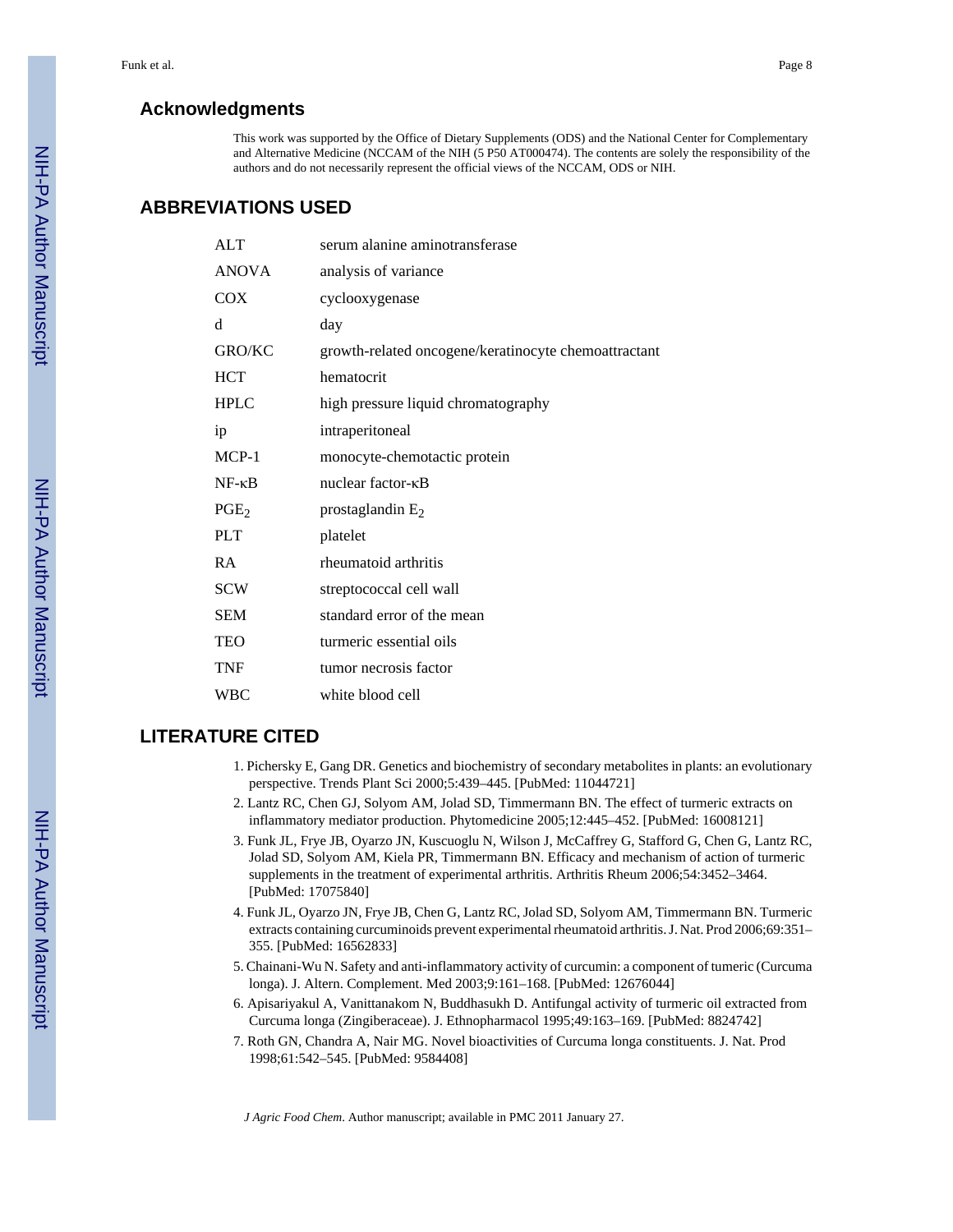- 8. Ferreira LA, Henriques OB, Andreoni AA, Vital GR, Campos MM, Habermehl GG, de Moraes VL. Antivenom and biological effects of ar-turmerone isolated from Curcuma longa (Zingiberaceae) [erratum appears in Toxicon 1992 Dec;30(12):1637]. Toxicon 1992;30:1211–1218. [PubMed: 1440627]
- 9. Negi PS, Jayaprakasha GK, Jagan Mohan Rao L, Sakariah KK. Antibacterial activity of turmeric oil: a byproduct from curcumin manufacture. J. Agric. Food Chem 1999;47:4297–4300. [PubMed: 10552805]
- 10. Jayaprakasha GK, Jena BS, Negi PS, Sakariah KK. Evaluation of antioxidant activities and antimutagenicity of turmeric oil: a byproduct from curcumin production. Z. Naturforsch. [C] 2002;57:828–835.
- 11. Rathore P, Dohare P, Varma S, Ray A, Sharma U, Jagannathan NR, Ray M. Curcuma oil: reduces early accumulation of oxidative product and is anti-apoptogenic in transient focal ischemia in rat brain. Neurochem. Res 2008;33:1672–1682. [PubMed: 17955367]
- 12. Dohare P, Garg P, Sharma U, Jagannathan NR, Ray M. Neuroprotective efficacy and therapeutic window of curcuma oil: in rat embolic stroke model. BMC Complem. Altern. Med 2008;8:55.
- 13. Dohare P, Varma S, Ray M. Curcuma oil modulates the nitric oxide system response to cerebral ischemia/reperfusion injury. Nitric Oxide 2008;19:1–11. [PubMed: 18485279]
- 14. Nishiyama T, Mae T, Kishida H, Tsukagawa M, Mimaki Y, Kuroda M, Sashida Y, Takahashi K, Kawada T, Nakagawa K, Kitahara M. Curcuminoids and sesquiterpenoids in turmeric (Curcuma longa L.) suppress an increase in blood glucose level in type 2 diabetic KK-Ay mice. J. Agric. Food Chem 2005;53:959–963. [PubMed: 15713005]
- 15. Honda S, Aoki F, Tanaka H, Kishida H, Nishiyama T, Okada S, Matsumoto I, Abe K, Mae T. Effects of ingested turmeric oleoresin on glucose and lipid metabolisms in obese diabetic mice: a DNA microarray study. J. Agric. Food Chem 2006;54:9055–9062. [PubMed: 17117790]
- 16. Jain V, Prasad V, Pal R, Singh S. Standardization and stability studies of neuroprotective lipid soluble fraction obtained from Curcuma longa. J. Pharm. Biomed. Anal 2007;44:1079–1086. [PubMed: 17590557]
- 17. Joshi J, Ghaisas S, Vaidya A, Vaidya R, Kamat DV, Bhagwat AN, Bhide S. Early human safety study of turmeric oil (Curcuma longa oil) administered orally in healthy volunteers. J. Assoc. Physicians India 2003;51:1055–1060. [PubMed: 15260388]
- 18. Ji M, Choi J, Lee J, Lee Y. Induction of apoptosis by ar-turmerone on various cell lines. Int. J. Mol. Med 2004;14:253–256. [PubMed: 15254774]
- 19. Aratanechemuge Y, Komiya T, Moteki H, Katsuzaki H, Imai K, Hibasami H. Selective induction of apoptosis by ar-turmerone isolated from turmeric (Curcuma longa L) in two human leukemia cell lines, but not in human stomach cancer cell line. Int. J. Mol. Med 2002;9:481–484. [PubMed: 11956652]
- 20. Hong CH, Noh MS, Lee WY, Lee SK. Inhibitory effects of natural sesquiterpenoids isolated from the rhizomes of Curcuma zedoaria on prostaglandin E2 and nitric oxide production. Planta Med 2002;68:545–547. [PubMed: 12094302]
- 21. Lee HS. Antiplatelet property of *Curcuma longa* L. rhizome-derived ar-turmerone. Bioresour. Technol 2006;97:1372–1376. [PubMed: 16112857]
- 22. Qin NY, Yang FQ, Wang YT, Li SP. Quantitative determination of eight components in rhizome (Jianghuang) and tuberous root (Yujin) of *Curcuma longa* using pressurized liquid extraction and gas chromatography-mass spectrometry. J. Pharm.Biomed. Anal 2007;43:486–492. [PubMed: 16930909]
- 23. Garg SN, Bansal RP, Gupta MM, Kumar S. Variation in the rhizome essential oil and curcumin contents and oil quality in the land races of turmeric *Curcuma longa* of North Indian plains. Flavour Fragr. J 1999;14:315–318.
- 24. Funk JL, Chen J, Downey KJ, Davee SM, Stafford G. Blockade of parathyroid hormone-related protein prevents joint destruction and granuloma formation in streptococcal cell wall-induced arthritis. Arthritis Rheum 2003;48:1721–1731. [PubMed: 12794841]
- 25. Bendele AM, Chlipala ES, Scherrer J, Frazier J, Sennello G, Rich WJ, Edwards CK 3rd. Combination benefit of treatment with the cytokine inhibitors interleukin-1 receptor antagonist and PEGylated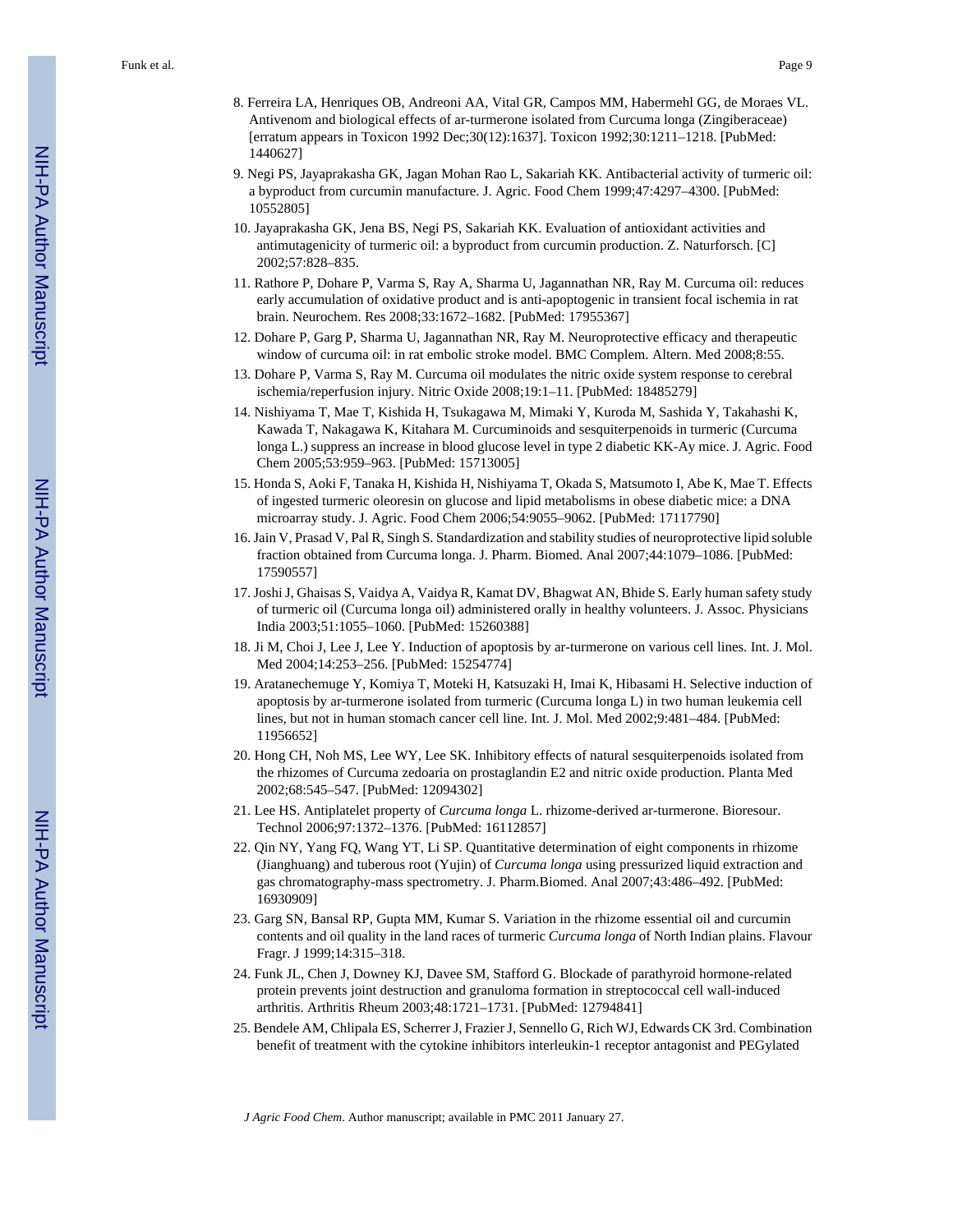soluble tumor necrosis factor receptor type I in animal models of rheumatoid arthritis. Arthritis Rheum 2000;43:2648–2659. [PubMed: 11145022]

- 26. Solomon S, Kassahn D, Illges H. The role of the complement and the Fc gamma R system in the pathogenesis of arthritis. Arthritis Res. Ther 2005;7:129–135. [PubMed: 15987494]
- 27. Kohlert C, van Rensen I, Marz R, Schindler G, Graefe EU, Veit M. Bioavailability and pharmacokinetics of natural volatile terpenes in animals and humans. Planta Med 2000;66:495–505. [PubMed: 10985073]
- 28. Kobayashi KS, Flavell RA. Shielding the double-edged sword: negative regulation of the innate immune system. J. Leukoc. Biol 2004;75:428–433. [PubMed: 14597727]
- 29. Freireich EJ, Gehan EA, Rall DP, Schmidt LH, Skipper HE. Quantitative comparison of toxicity of anticancer agents in mouse, rat, hamster, dog, monkey, and man. Cancer Chemother. Rep 1966;50:219–244. [PubMed: 4957125]
- 30. Antony B, Merina B, Iyer VS, Judy N, Lennertz K, Joyal S. A pilot cross-over study to evaluate human oral bioavailability of BCM-95® CG (Biocurcumax™), a novel bioenhanced preparation of curcumin. Indian J. Pharm. Sci 2008;70:445–449. [PubMed: 20046768]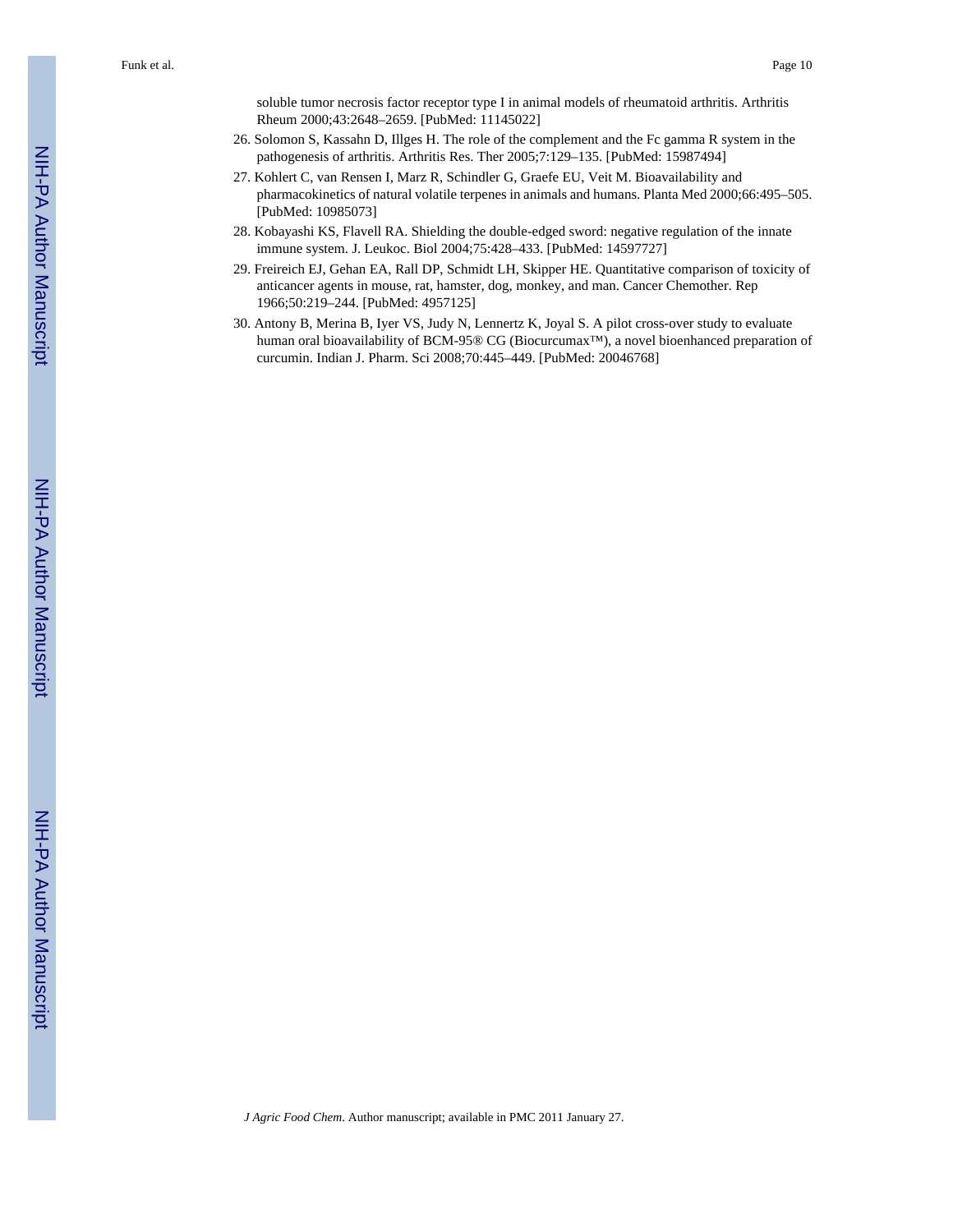Funk et al. Page 11





#### **Figure 1.**

Effects of ip turmeric essential oil (TEO) extracts on joint inflammation. Female Lewis rats were injected on day 0 with vehicle or streptococcal cell wall (SCW, 25 ug/g body weight) to induce arthritis. Joint swelling in limbs was assessed at indicated times and expressed as mean arthritic index (AI) (scale 0-3/limb for total possible score of 16/animal) with statistical significance determined by analysis of variance with post hoc testing or Mann Whitney ( $n =$ 4-7 animals/group). A. Intraperitoneal treatment with crude or refined TEO (normalized to 56 mg refined TEO/g) or vehicle was begun 4 days prior to SCW injection and continued daily until 10 days after SCW injection, at which time dosing frequency decreased to 3-5 days per week. \*  $p < 0.05$  for refined or crude TEO (vs. vehicle). \*\*  $p < 0.10$  for refined or crude TEO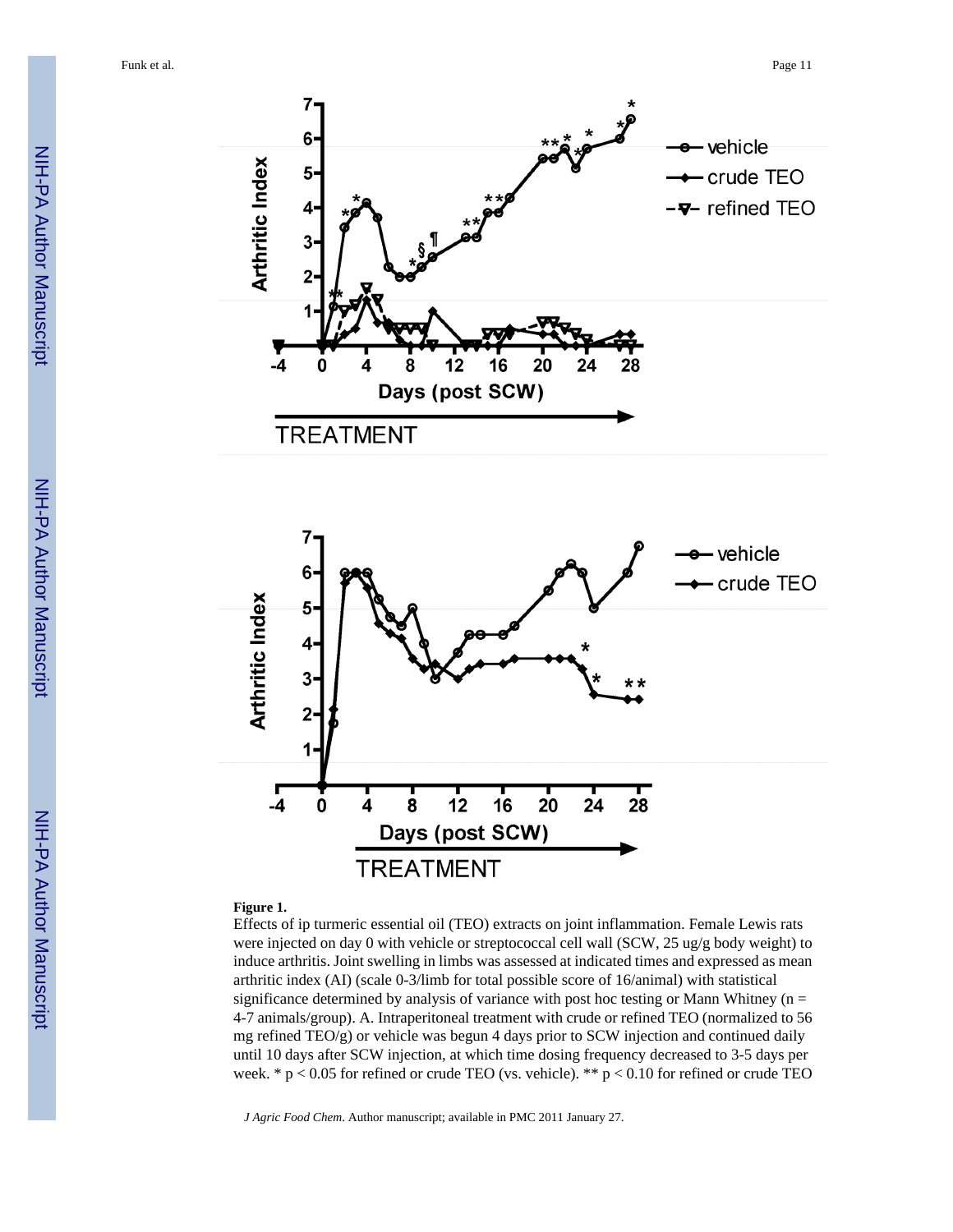(vs. vehicle). §  $p < 0.05$  for crude TEO only (vs. vehicle),  $\eta p < 0.05$  for refined TEO only (vs. vehicle). B. Intraperitoneal treatment with crude TEO (normalized to 56 mg refined TEO/g) or vehicle was delayed until 3 days after SCW injection and continued daily until 10 days after SCW injection, at which time dosing frequency decreased to 3-5 days per week. \* p < 0.05 for crude TEO (vs. vehicle).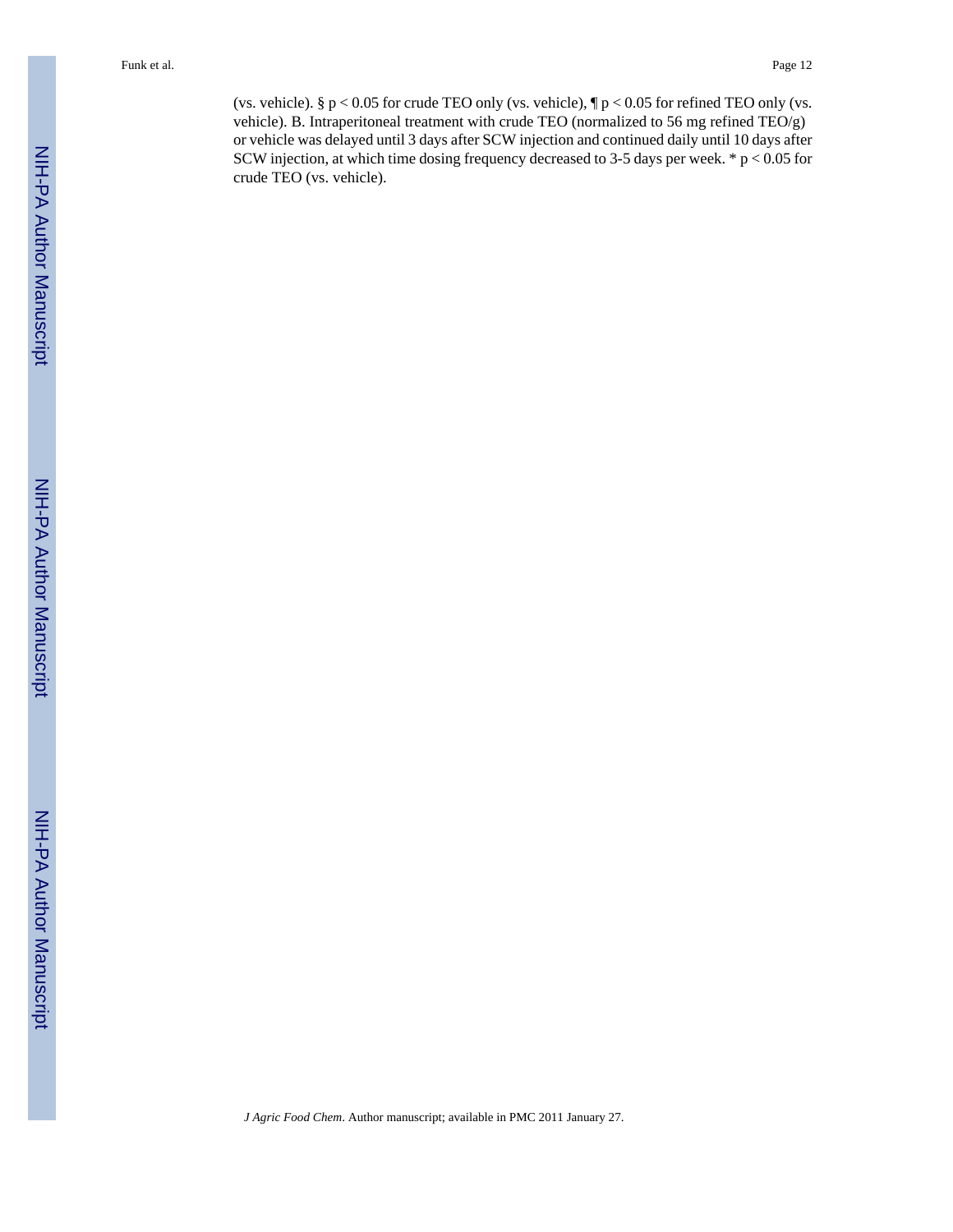

#### **Figure 2.**

Dose-dependent inhibition of joint swelling by ip TEO extracts. Female Lewis rats were injected on day 0 with vehicle or streptococcal cell wall (SCW, 25 μg/g body weight) to induce arthritis. Intraperitoneal treatment with crude or refined TEO (with indicated extract doses, beginning as low as 0.28 mg/kg/d, normalized to refined TEO), or with vehicle, was begun 4 days prior to SCW injection and continued daily until 10 days after SCW injection, at which time dosing frequency decreased to 3-5 days per week. Arthritic index was assessed in TEOtreated and vehicle-injected animals and is expressed here as percent inhibition relative to controls (n = 5-30/group) with  $*$  p < 0.01 vs. untreated. A. TEO inhibition of initial, transient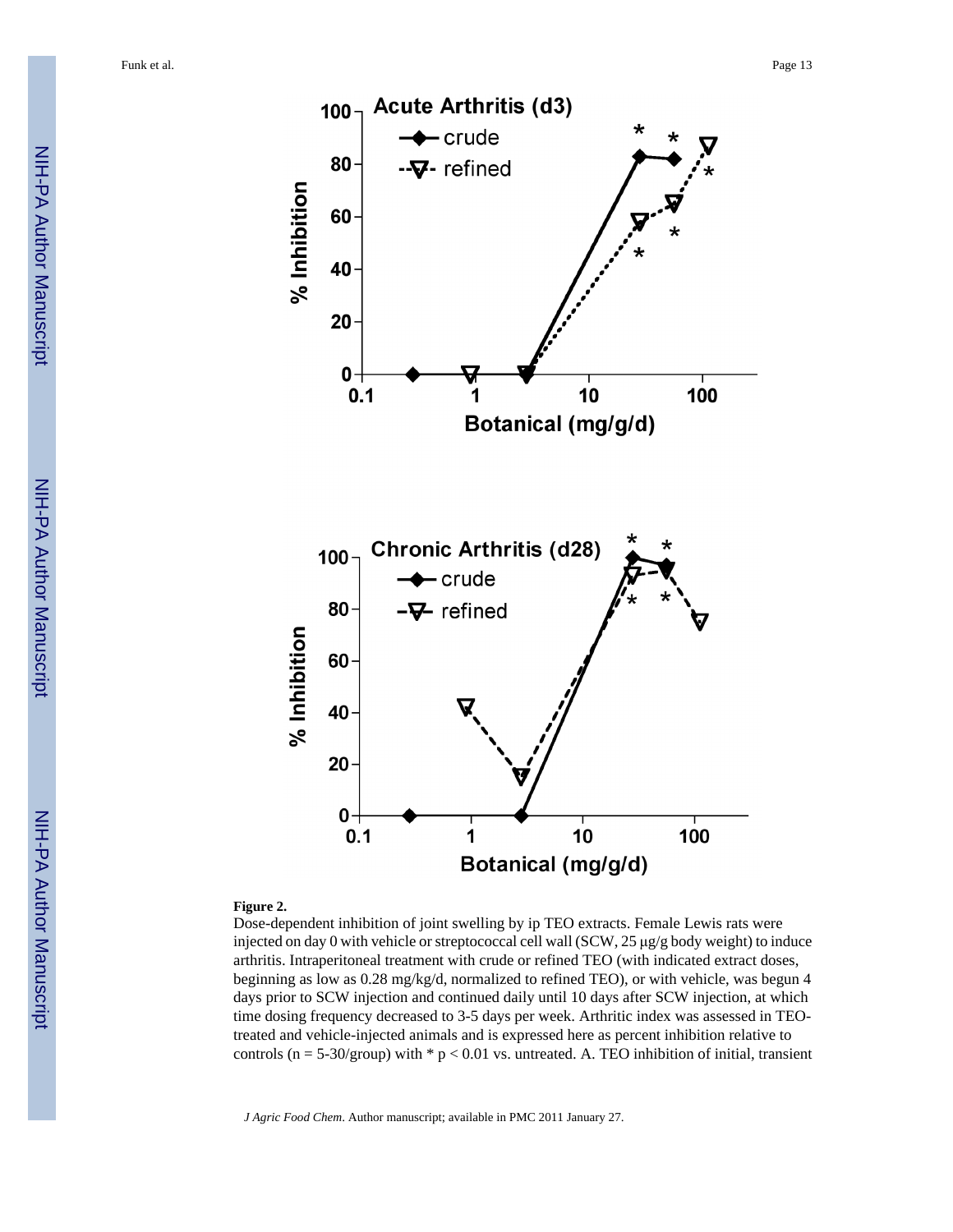joint swelling (day 3). B. TEO inhibition of joint swelling during chronic, joint-destructive phase (day 28).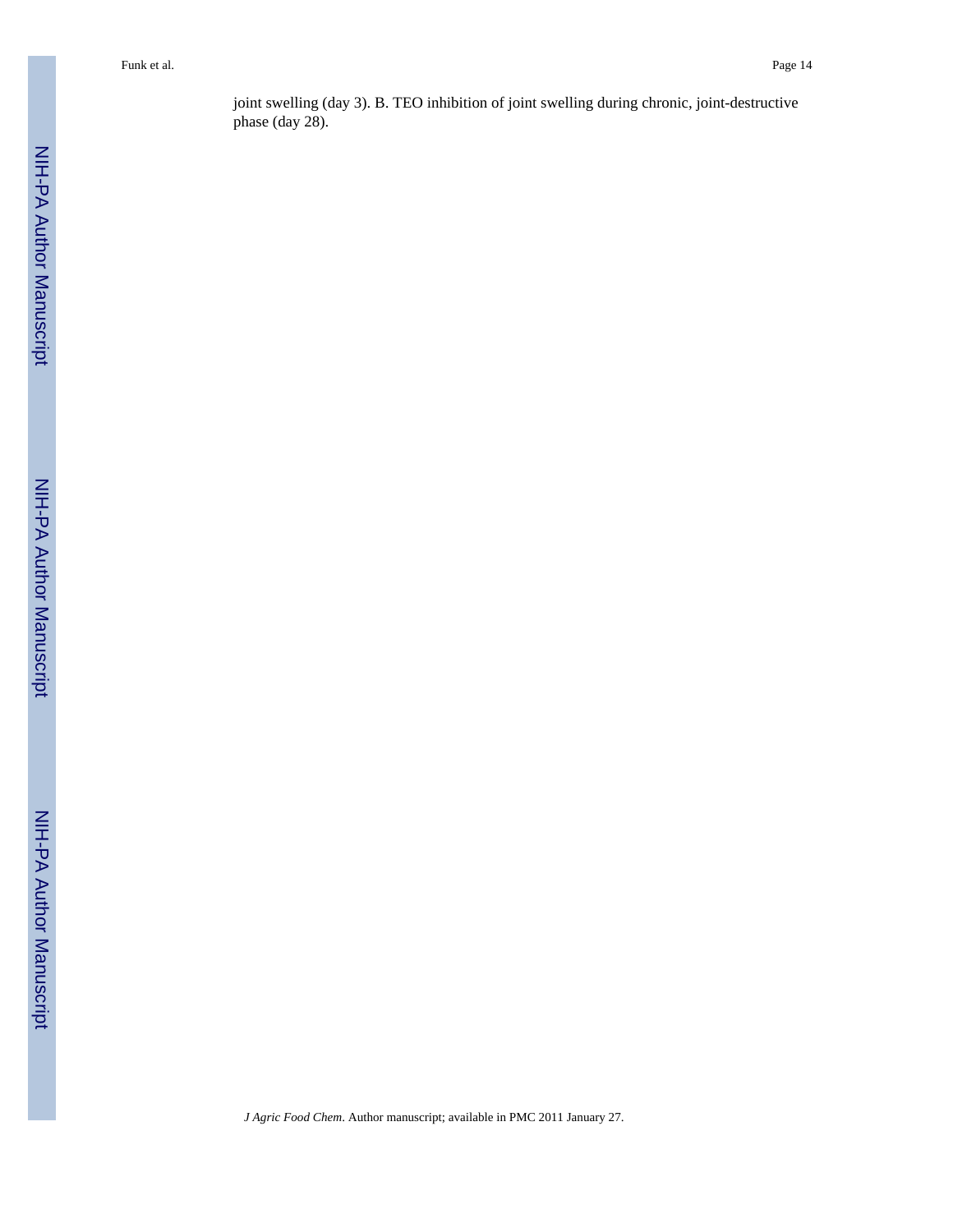Funk et al. Page 15



#### **Figure 3.**

Mortality in Animals Treated with ip TEO. Survival in all animals (SCW or control) treated ip with ≥ 28 mg/mg/d refined (n = 62) or crude TEO (n = 90) vs. vehicle (n = 86) was analyzed by log-rank using Kaplan Meier survival curves. Mortality was significantly (p < 0.0001) increased in animals treated ip with either crude or refined TEO extract as compared with vehicle.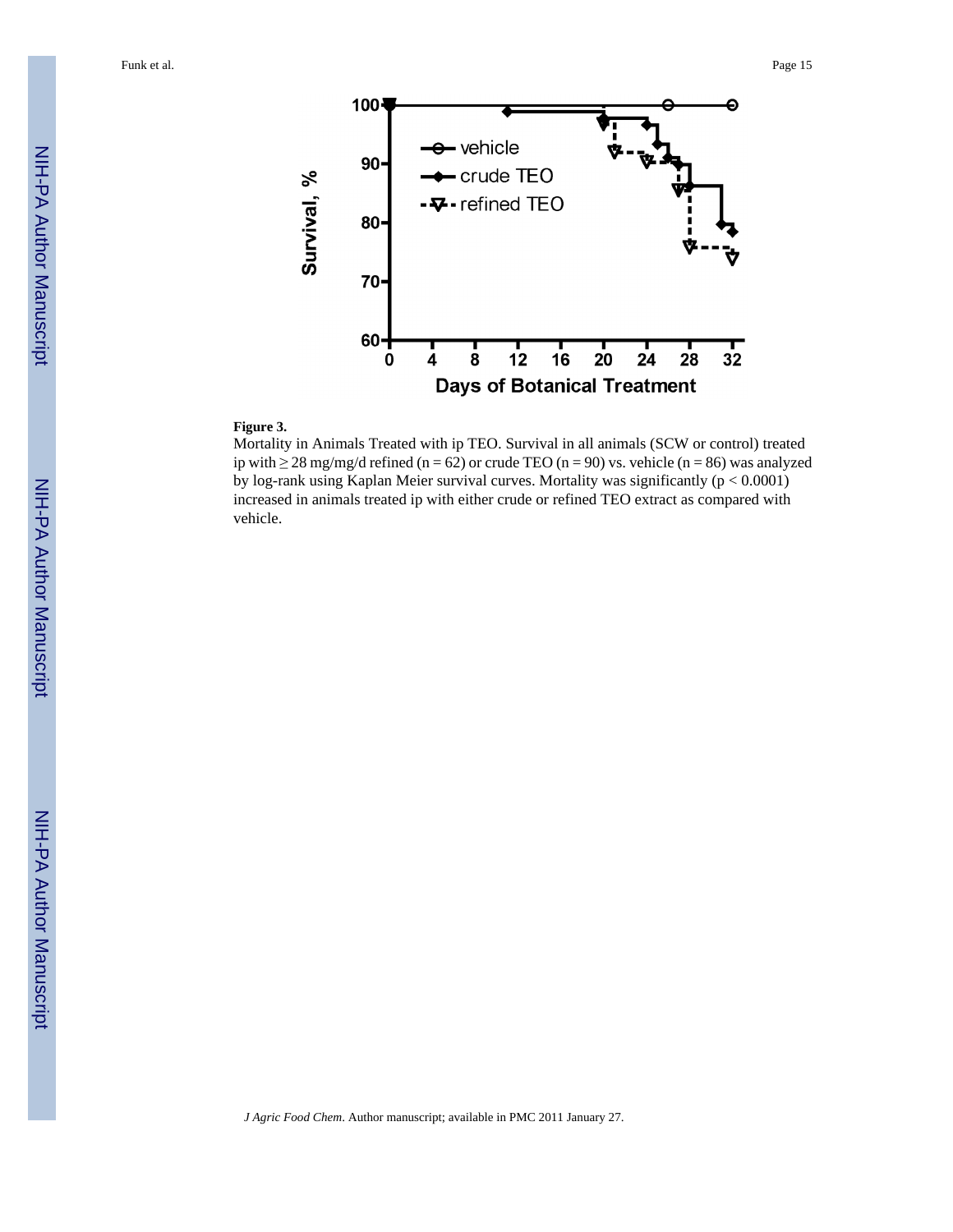

#### **Figure 4.**

Hepatotoxicity and anemia associated with ip vs. oral TEO. A. Effects of ip treatment ( $\geq 26$ mg/kg/d) with crude TEO (n = 32) or refined TEO (n = 54) vs. vehicle alone (n = 48) on serum levels of alanine aminotransferase (ALT) were determined in SCW or control animals surviving 23-32 days of treatment. Means are not statistically different by ANOVA. B. Effects of ip treatment with crude TEO ( $n = 18$ ) or refined TEO ( $n = 37$ ) vs. vehicle alone ( $n = 29$ ) on hemacrit (HCT) were determined in control animals surviving 23-32 days of treatment. p < 0.001, crude vs. vehicle.  $p \le 0.01$ , refined vs. vehicle. C. Effects of oral treatment (> 560 mg/ kg/d) with crude TEO (n = 34) or refined TEO (n = 5) vs. vehicle alone (n = 23) on serum levels of alanine aminotransferase (ALT) were determined in SCW or control animals surviving 28-32 days of treatment.  $p \le 0.01$ , refined vs. vehicle. D. Effects of oral treatment ( $>$ 560 mg/kg/d) with crude TEO (n = 11) or refined TEO (n = 5) vs. vehicle alone (n = 6) on HCT were determined in control animals surviving  $28-32$  days of treatment. p <0.01, crude vs. vehicle.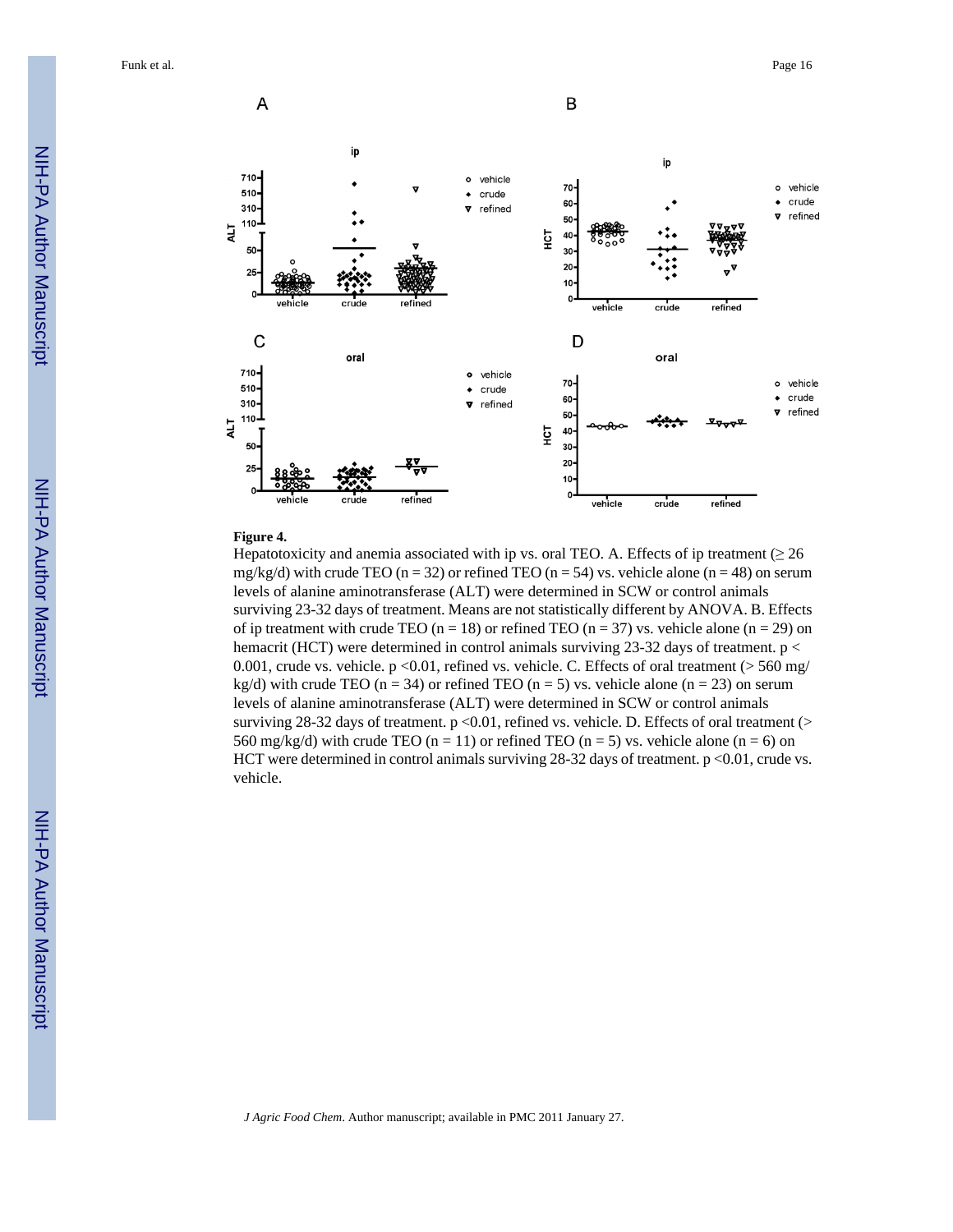

#### **Figure 5.**

Time course of adverse effects of ip treatment with refined TEO on liver and hematopoetic parameters. In normal female Lewis rats, the effect of daily ip treatment with 28 mg/kg/d refined TEO vs. vehicle was determined over a 23-day period. Animals ( $n = 3$  vehicle and  $n =$ 4 TEO) were sacrificed at the indicated times for assessment of hematologic parameters (hematocrit [HCT], total white blood cell [WBC], and platelet [PLT] counts) and liver function (serum levels of alanine aminotransferase) as well as gross necropsy which was notable for peritonitis, beginning as early as day 8. Results are presented as mean ± SEM.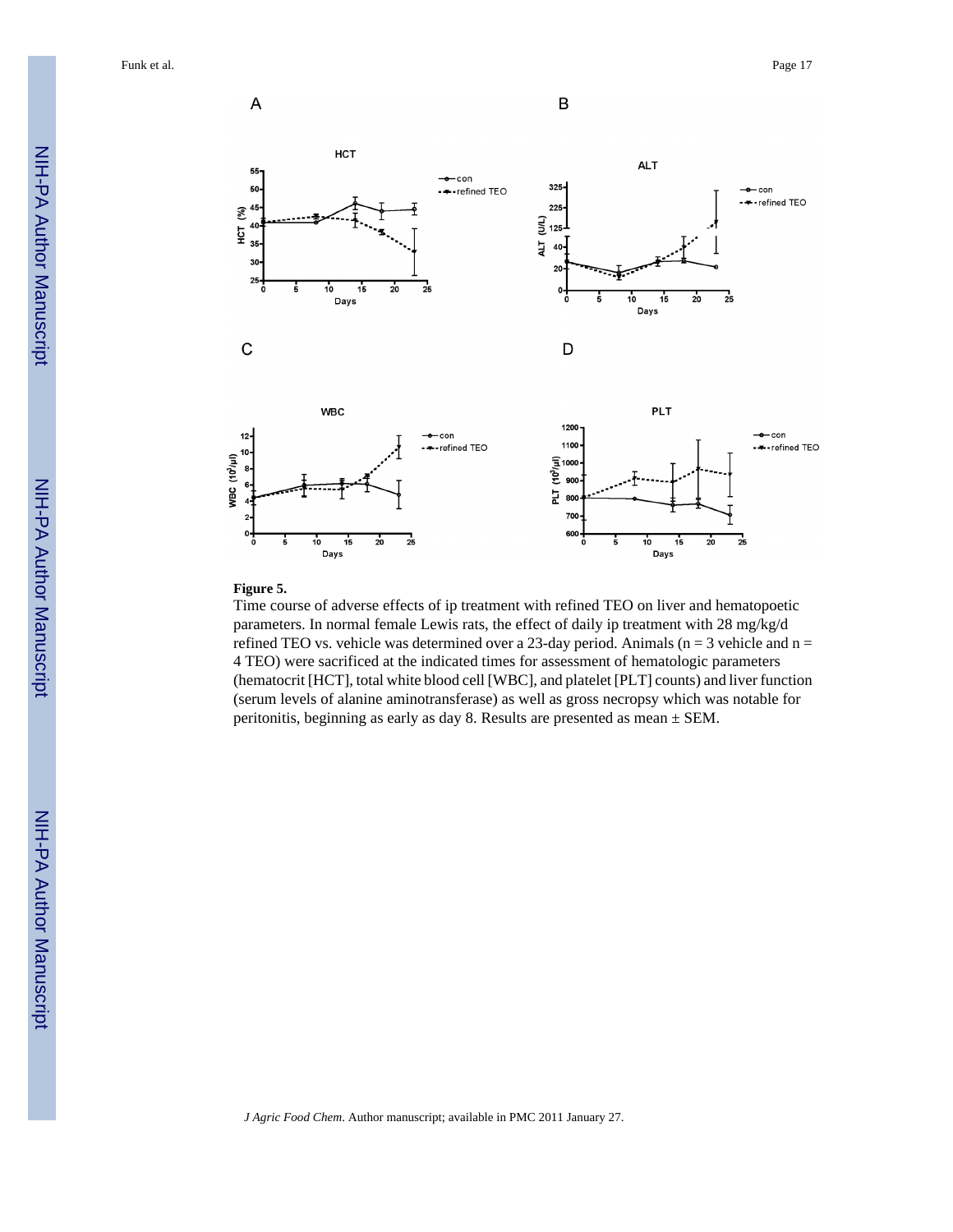

#### **Figure 6.**

Effects of oral crude TEO extract on joint inflammation. Female Lewis rats were injected on day 0 with vehicle or streptococcal cell wall (SCW, 25 μg/g body weight) to induce arthritis. Joint swelling in limbs was assessed at indicated times and expressed as mean arthritic index (AI) (scale 0-3/limb for total possible score of  $16$ /animal) (n = 4-8 animals/group). A. Oral treatment with crude TEO (normalized to 560 mg refined TEO/kg/d) or vehicle was begun 4 days prior to SCW injection and continued daily until 10 days after SCW injection, at which time dosing frequency decreased to 5 days per week.  $* p < 0.05$  for crude TEO (vs. vehicle). B. Oral treatment with crude TEO (normalized to 560 mg refined TEO/kg/d) or vehicle was

*J Agric Food Chem*. Author manuscript; available in PMC 2011 January 27.

**TREATMENT**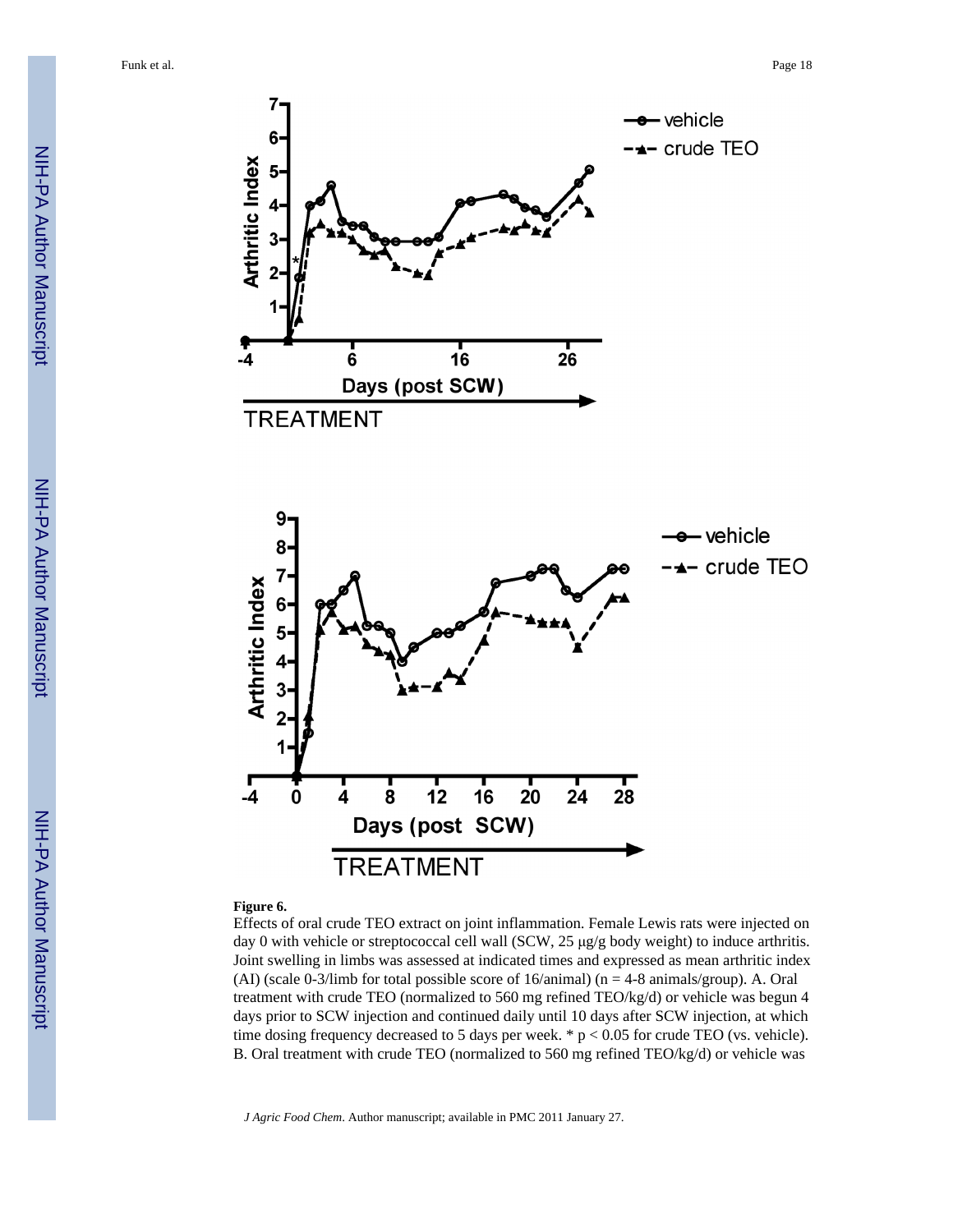delayed until 3 days after SCW injection and continued daily until 10 days after SCW injection, at which time dosing frequency decreased to 5 days per week.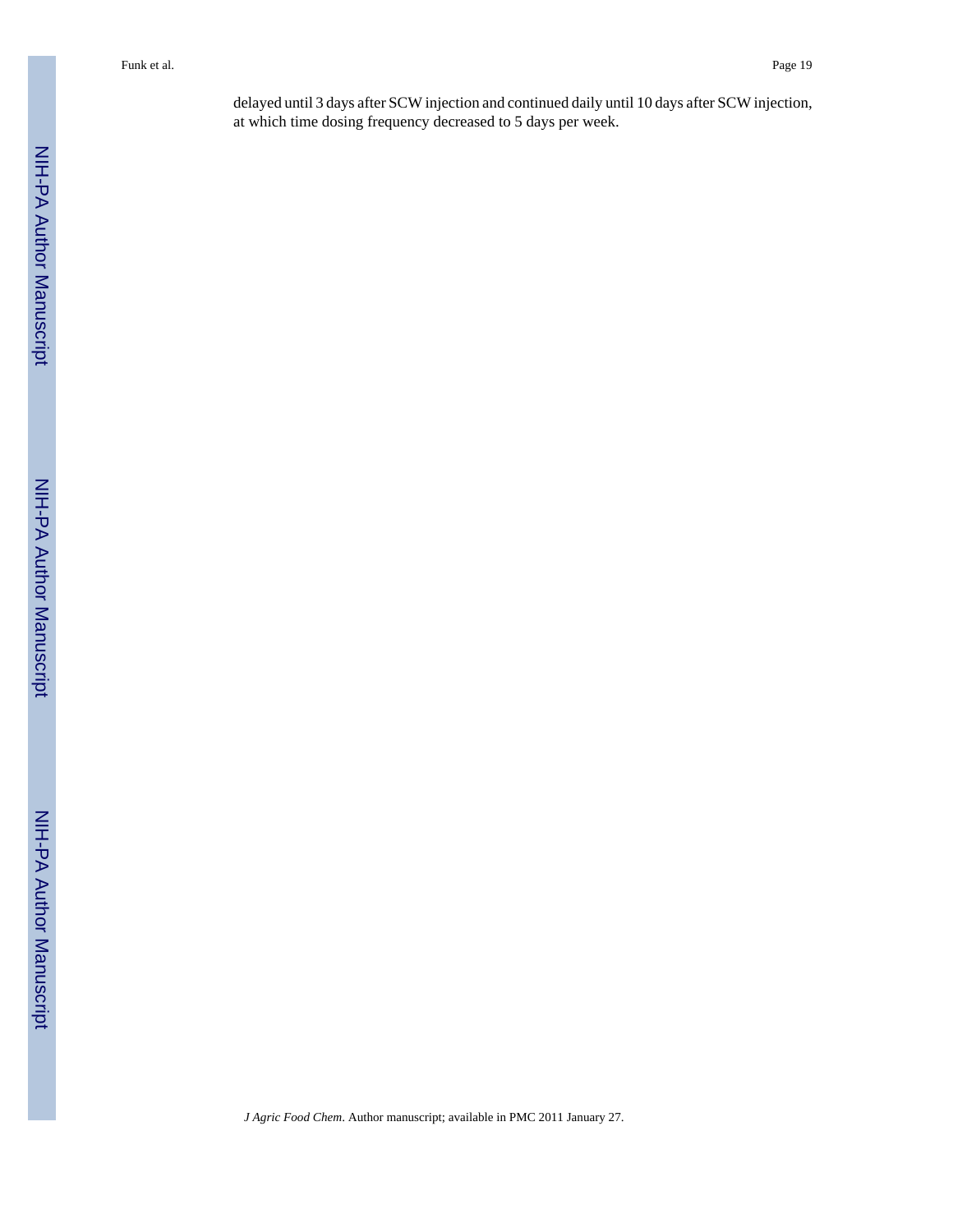|                                       |                      | NON-ARTHRITIC |                                                                                                                                                       |                               | ARTHRITIC         |
|---------------------------------------|----------------------|---------------|-------------------------------------------------------------------------------------------------------------------------------------------------------|-------------------------------|-------------------|
| Gene Type                             | Gene                 | vehicle       | TEO                                                                                                                                                   | SCW                           | $SCW + TEO$       |
| Cytokine                              | IL-1beta             | $1.4 \pm 0.3$ | $1.6 \pm 0.3$                                                                                                                                         | $21.1 + 6.5^a$                | $2.7\pm0.3^{b}$   |
| Chemokines                            | <b>GRO/KC</b>        | $1.0\pm0.1$   | $1.6\pm0.8$                                                                                                                                           | $54.9 + 11.9^{c}$             | $1.7 + 0.6^{d}$   |
|                                       | $MCP-1$              | $1.4 \pm 0.6$ | $0.7 + 0.3$                                                                                                                                           | $12.0 + 7.9$                  | $0.4 + 0.1$       |
| Complement                            | properdin            | $1.0 \pm 0.1$ | $1.0 \pm 0.3$                                                                                                                                         | $8.1 \pm 2.8^{d}$             | $1.0\pm0.1^b$     |
| cascade                               | MBL serine peptidase | $0.9 \pm 0.1$ | $1.2 \pm 0.2$                                                                                                                                         | $6.5 \pm 2.0^{d}$             | $0.9\pm0.2^b$     |
| Arachidonic acid<br>metabolism        | $COX-2$              | $1.6 \pm 0.3$ | $1.4 \pm 0.6$                                                                                                                                         | $10.3 \pm 3.2^{\prime\prime}$ | $1.9 \pm 0.2^{b}$ |
|                                       |                      |               | Values are expressed as fold change from normal vehicle-treated animals (mean $\pm$ SEM for $n = 3$ samples/group with 3 joints combined per sample). |                               |                   |
| $\frac{a}{p}$ < 0.05 vs. vehicle.     |                      |               |                                                                                                                                                       |                               |                   |
| $b_{\text{p}<0.01 \text{ vs. SCW}}$ . |                      |               |                                                                                                                                                       |                               |                   |

*J Agric Food Chem*. Author manuscript; available in PMC 2011 January 27.

 $c_p < 0.001$  vs. vehicle.  $\frac{d}{p}$  < 0.001 vs. SCW.

 $_{\text{P}}^{\text{c}}$  < 0.001 vs. vehicle.  $d_{p < 0.001 \text{ vs. SCW}}$ .

NIH-PA Author Manuscript

NIH-PA Author Manuscript

NIH-PA Author Manuscript

NIH-PA Author Manuscript

**TABLE 1**

NIH-PA Author Manuscript

NIH-PA Author Manuscript